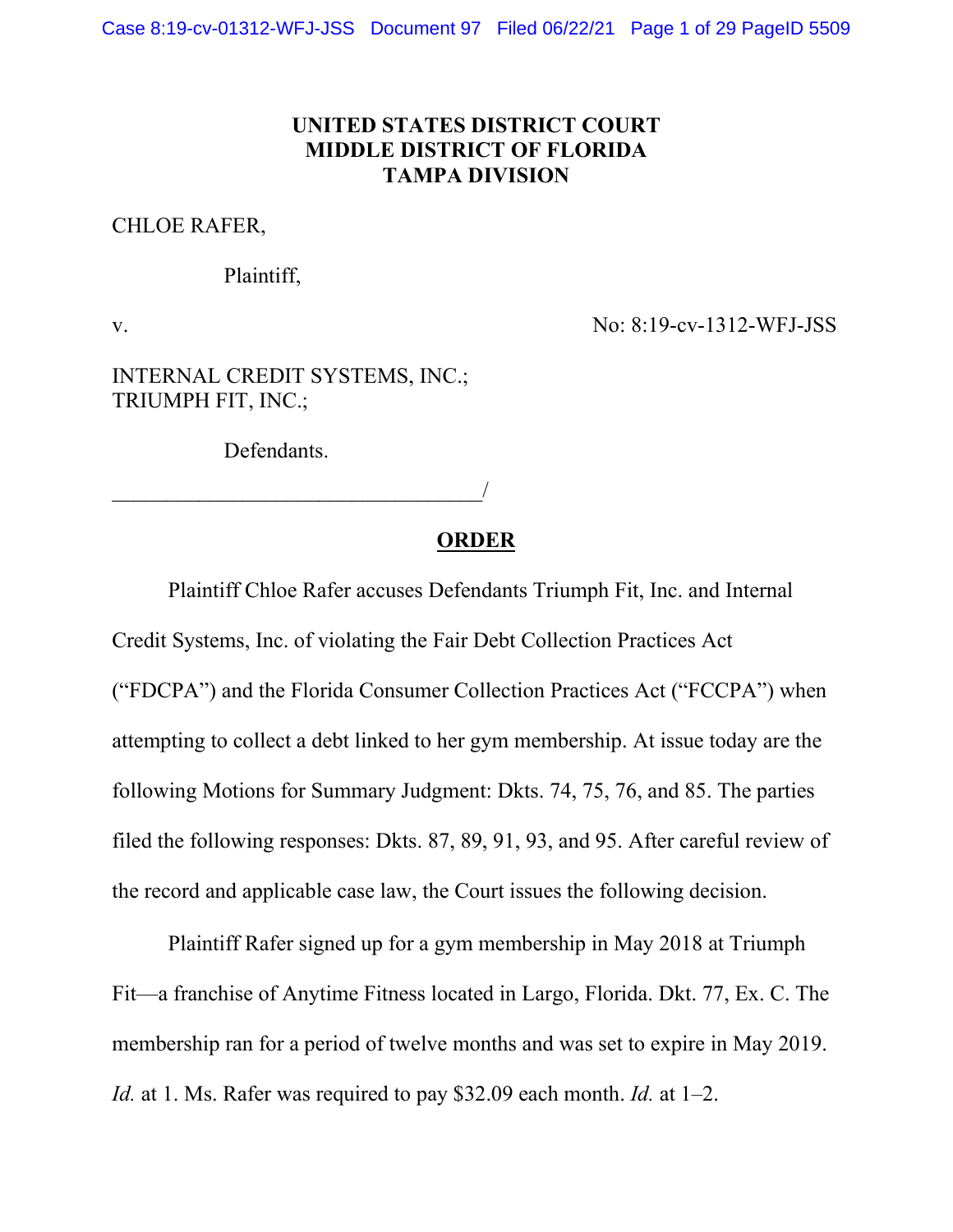The membership agreement laid out four scenarios that would have allowed Plaintiff Rafer to cancel her membership during the first twelve months: (1) if the gym went out of business; (2) if the gym facility moved more than five miles away; (3) if Ms. Rafer died; or (4) if Ms. Rafer became disabled and physically incapable of using the gym facilities. *Id.* at 2. Ms. Rafer also had the power to cancel the membership without any penalties three days after signing the agreement. *Id.* However, beyond these limited exceptions, the agreement did not allow Plaintiff to cancel her membership during the initial twelve-month term. *Id.*  at 4 ("Unless cancelled [pursuant to the aforementioned exceptions], MEMBER will be responsible for all payments due and owing under this Agreement, even if MEMBER does not use the CLUB's facilities and services.").

The membership was set to automatically renew for an additional twelve months once the first year of the membership ended. *Id.* at 1

("AUTOMATICALLY RENEWS . . . Yes"); *id.* at 5 ("All term memberships that renew are renewed for 12 months."). However, Ms. Rafer had the option to cancel this renewal by sending a written notice within thirty days to either the club's address in Largo, Florida or the address of the club's designated billing company, ABC Financial Services, Inc. *Id.* at 3, 4, 5. Both addresses were provided in the contract. *Id.* at 1, 3.

2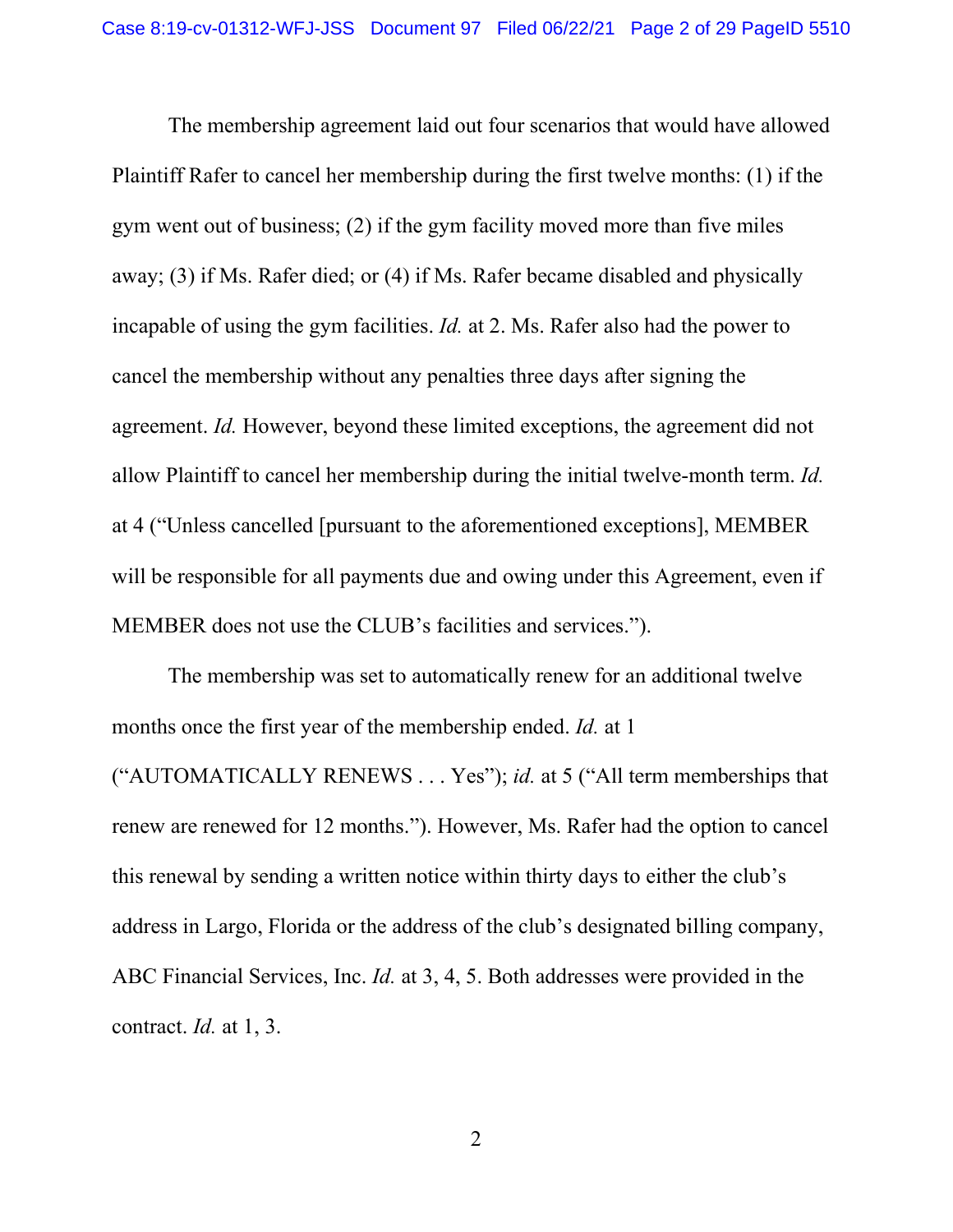In January 2019—only eight months into the first year of her membership— Plaintiff Rafer wished to cancel the membership because she was moving away from the area.<sup>[2](#page-2-0)</sup> Dkt. 44 at 5; Dkt. 86, Ex. A at 14. Plaintiff visited the "Contact Us" page on the national website for Anytime Fitness and submitted a message stating she wished to cancel her membership[.3](#page-2-1) Dkt. 86, Ex. A at 16–17. Plaintiff does not remember whether she included her full name in the "Contact Us" message. *Id.* at 20–21 ("[Q:] Did you put any of your own identifying information in [the 'Contact Us' message] even though it apparently wasn't required? [Chloe Rafer]: Well, it said your name, so  $I$  — so I believe I just put Chloe. I'm not sure if I put Chloe Rafer."). However, Plaintiff believes she did identify the Largo gym location in her message. *Id.* ("[Chloe Rafer]: I believe I put Chloe in regards to Largo Anytime Fitness membership."). Plaintiff never heard back about her inquiry, and she does not have a copy of the message. *Id.* at 20, 67.

Plaintiff assumed this was sufficient to cancel her membership, and she directed her bank to stop auto-billing her for the monthly membership charges. *Id.*  at 26. Her account soon fell into delinquent status. Dkt. 77 at 3. ABC Financial

<span id="page-2-0"></span><sup>2</sup> Although Plaintiff believed she had to cancel her membership because she was moving, *see*  Dkt. 86, Ex. A at 14–15, the agreement explicitly stated she had the ability to use other Anytime Fitness clubs in other locations, *see* Dkt. 77, Ex. C at 6.

<span id="page-2-1"></span><sup>&</sup>lt;sup>3</sup> This "Contact Us" message is the "email" to which Plaintiff refers in her Amended Complaint. Dkt. 44 at 5; Dkt. 86, Ex. A at 22.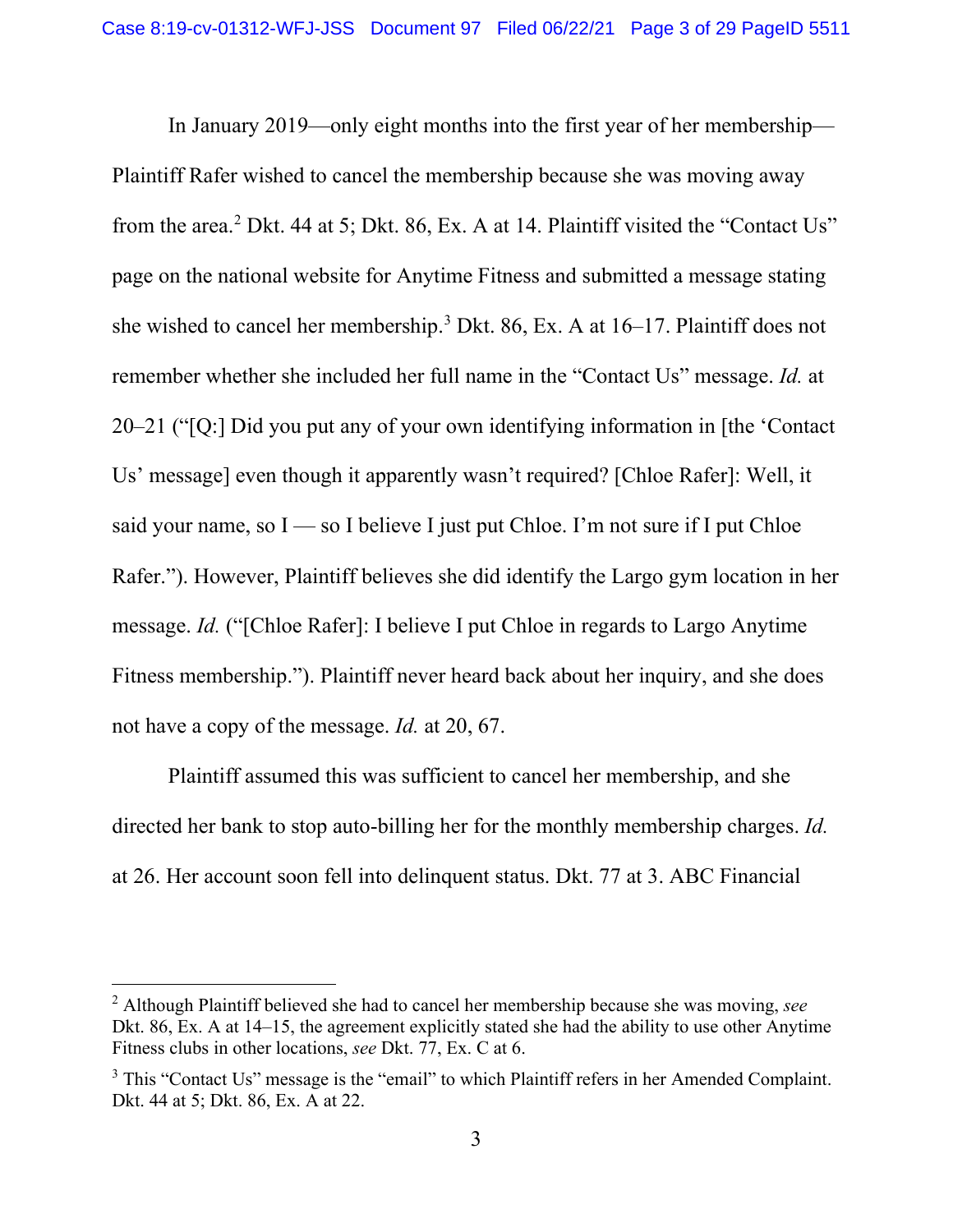Services then began contacting Plaintiff about the outstanding balance, which totaled \$228.36. *Id.*; Dkt. 86 at 3.

In March 2019, Plaintiff sent her mother into the gym in another attempt to cancel the membership.[4](#page-3-0) Dkt. 77 at 3; Dkt. 86 at 4; Dkt. 86, Ex. A at 22. The parties' stories diverge at this point. According to Plaintiff, a gym representative told Plaintiff's mother that nothing could be done and the account would be sent to collections. Dkt. 77 at 3; Dkt. 86, Ex. A at 22. According to Triumph Fit, its representative told Plaintiff's mother that it was the gym's policy to only speak with the account holder and that only the account holder could attempt to cancel a contract. Dkt. 86 at 4; Dkt. 86, Ex. C at 64. However, Triumph Fit avers its representative also said the gym would make an exception for Plaintiff and allow her to cancel the membership early if she provided proof she moved to another state. Dkt. 86 at 4–5; Dkt. 86, Ex. C at 64. Neither Plaintiff nor her mother ever submitted such documentation.

Plaintiff herself never visited the gym to cancel the account. Dkt. 86 at 4; Dkt. 86, Ex. A at 23. She says she was unable to do so because she was experiencing anxiety about the cancellation. Dkt. 86, Ex. A at 23–24. However, Plaintiff says she did try at some point to call the gym to cancel the account, but

<span id="page-3-0"></span><sup>&</sup>lt;sup>4</sup> It bears noting that Plaintiff was not a minor when she signed the gym membership; she was 18 years old. Dkt. 86, Ex. A at 12.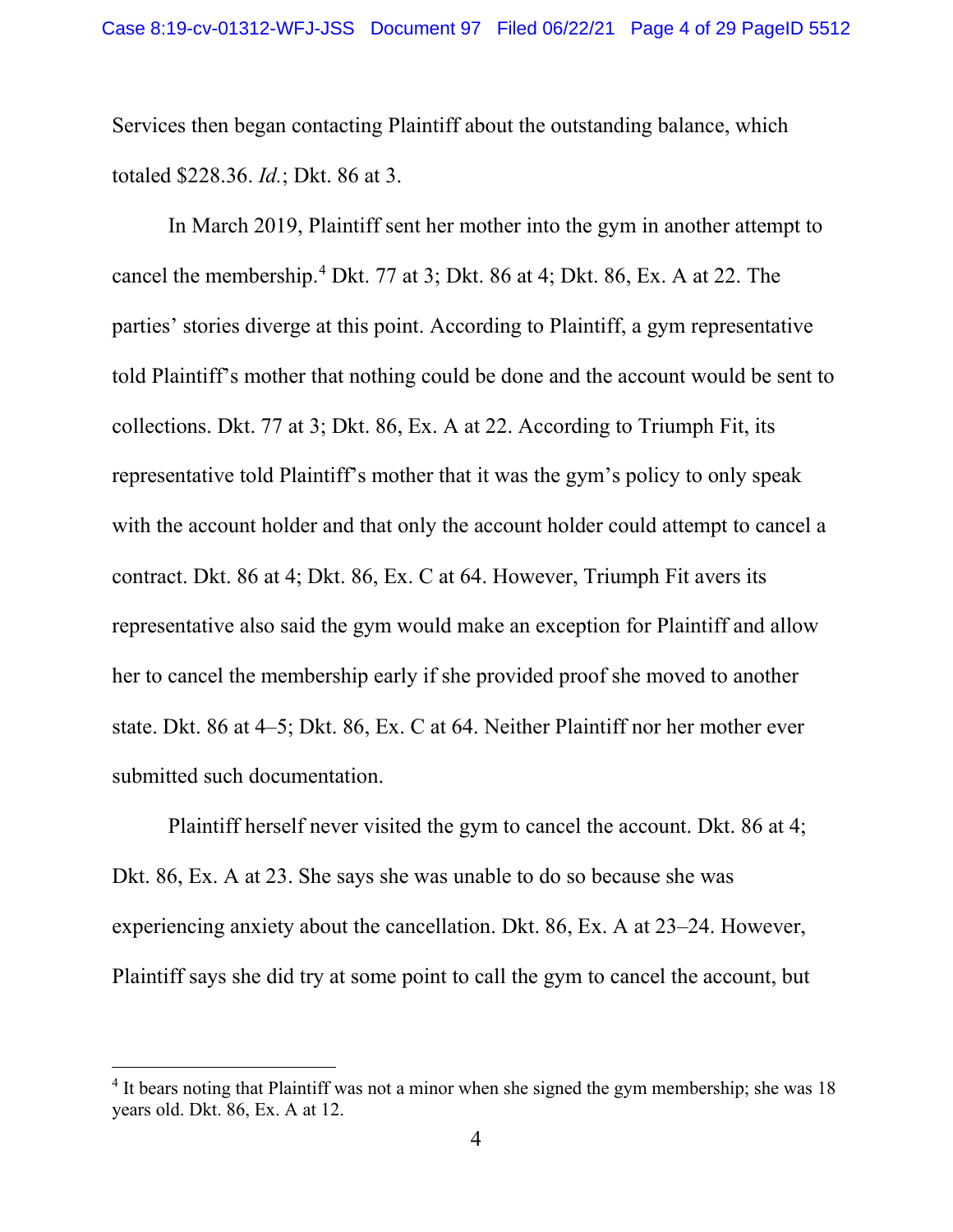she was unable to reach anyone there. Dkt. 77 at 2; Dkt. 86, Ex. A at 23. Defendant Triumph Fit denies this. Dkt. 86 at 4 ("Plaintiff did not attempt to go into or call the gym to cancel.").

Defendant Internal Credit is a debt collector that contracts with gyms to collect delinquent membership accounts. Dkt. 74 at 2. It entered into such an agreement with Triumph Fit. Dkt. 77, Ex. V. On May 2, 2019, Internal Credit sent Plaintiff a letter stating that it was a debt collector pursuing full payment of the delinquent \$228.36 from her gym membership. Dkt. 77, Ex. K. The letter further stated: "After reviewing the account we advised our client [Triumph Fit] we are pursuing full payment for them." *Id.* 

On May 8, 2019, an Anytime Fitness representative, Ms. Allison Hiles, called Plaintiff and left the following voicemail:

Hey, Chloe. This is Allison Hiles. I'm the owner of Anytime Fitness in Oakhurst. And I understand that your account has gone to collections. And unfortunately, we have tried to reach out to you. And you are under a 12-month contract, and so therefore, we need you to come in to the gym – or we needed you to come in to the gym. We do a 70-percent buyout, and since that did not happen and you are over 90 days past due on your account, unfortunately it was sent to collections. And since it is in collections, at this point, there is nothing I can do on my end. And I know that it's not nice to deal with them, but unfortunately, you're going to have to settle your account with the collection agency. So if you have any other questions or need to reach out to me, feel free to give me a call.

Dkt. 86, Ex. C at 60–61.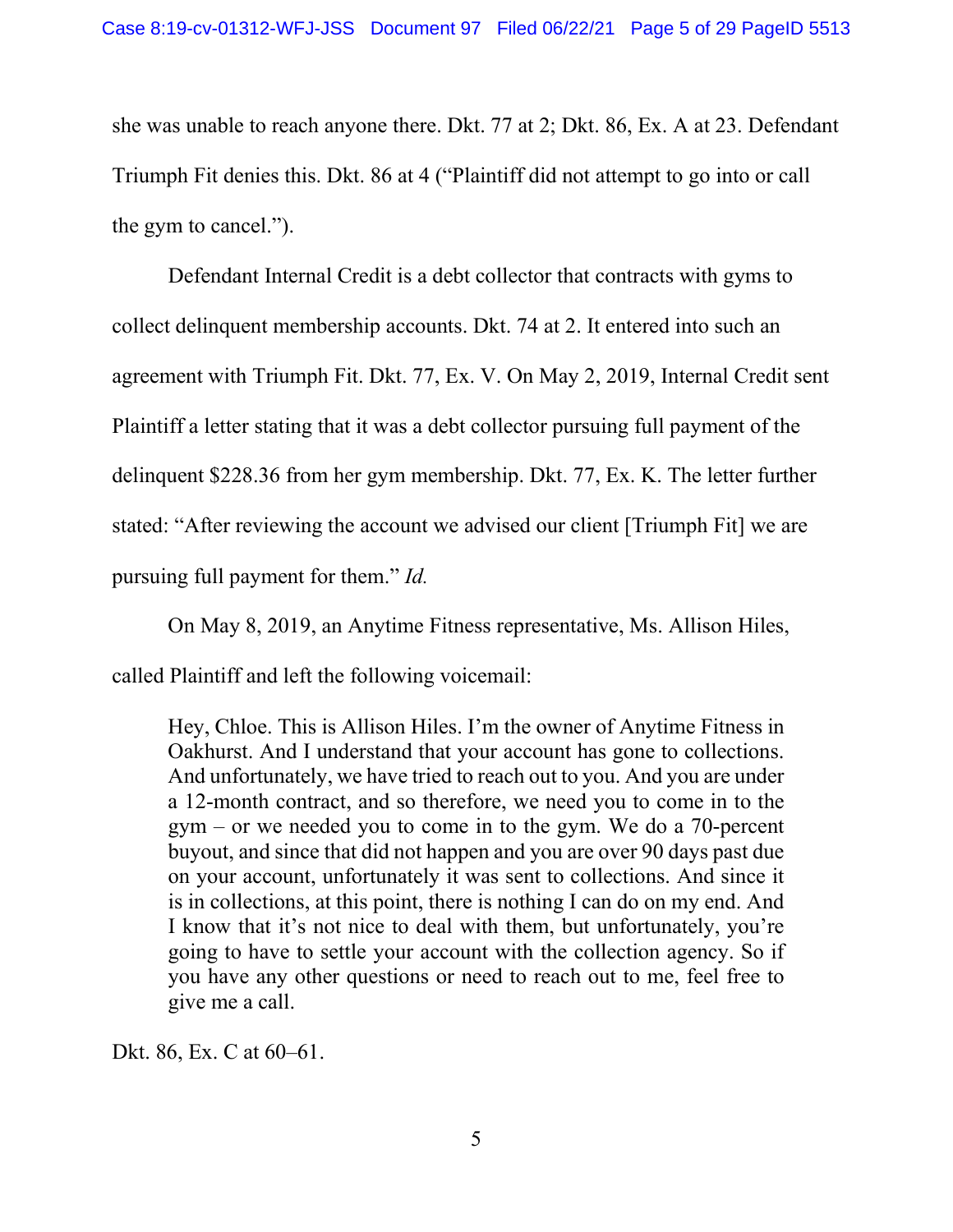On the same day, the owner of Internal Credit—Theodore Lachman—called Plaintiff around lunchtime. Dkt. 86, Ex. A at 44. The parties' stories again diverge at this point. Plaintiff alleges Lachman screamed at her and called her a "bitch" and a "brat" after she stated she wanted her mother to get on the phone. Dkt. 86, Ex. A at 40. Mr. Lachman denies this. Dkt. 86, Ex. D at 91. Plaintiff also alleges Mr. Lachman falsely represented himself as an attorney during the call. Dkt. 86, Ex. A at 51. Mr. Lachman denies this as well. Dkt. 86, Ex. D at 91.

Plaintiff's mother then got on the phone with Mr. Lachman.<sup>[5](#page-5-0)</sup> Plaintiff alleges Mr. Lachman called her mother a "bitch" and a "cunt." Dkt. 86, Ex. A at 49. Mr. Lachman denies this. Dkt. 86, Ex. D at 91. He says Plaintiff's mother is the one who became irate and started using vulgar language, telling him to "go fuck yourself." *Id.* at 69–70. This was the only conversation Internal Credit had with Plaintiff and Plaintiff's mother.

Internal Credit called Plaintiff a second time one week later but received her voicemail. Mr. Lachman left the following voicemail:

Yeah. This message is for Chloe. This is Ted Lachman giving you a call regarding a legal matter. I spoke to you over a week ago. They

<span id="page-5-0"></span> $<sup>5</sup>$  There is a dispute whether Mr. Lachman spoke with Plaintiff's mother during the initial call, or</sup> whether Plaintiff hung up on Mr. Lachman and her mother called him back separately. *Compare*  Dkt. 86, Ex. A at 45 ("[Chloe Rafer]: So I hung up, and I called my mother, and I was, like, 'This just happened. I cannot believe that.' And she was like, 'What's the number? Give me the number.' So she called him . . . O. Okay. So you were not with your mom when you took the first call? [Chloe Rafer]: No. I had her call the number after.") *with* Dkt. 86, Ex. D at 69 (Q: Okay. So this is a phone call that Internal Credit Systems made to Ms. Rafer and also spoke to her mother. [Ted Lachman]: Yes. Q: In the same phone call. [Ted Lachman]: Yes.").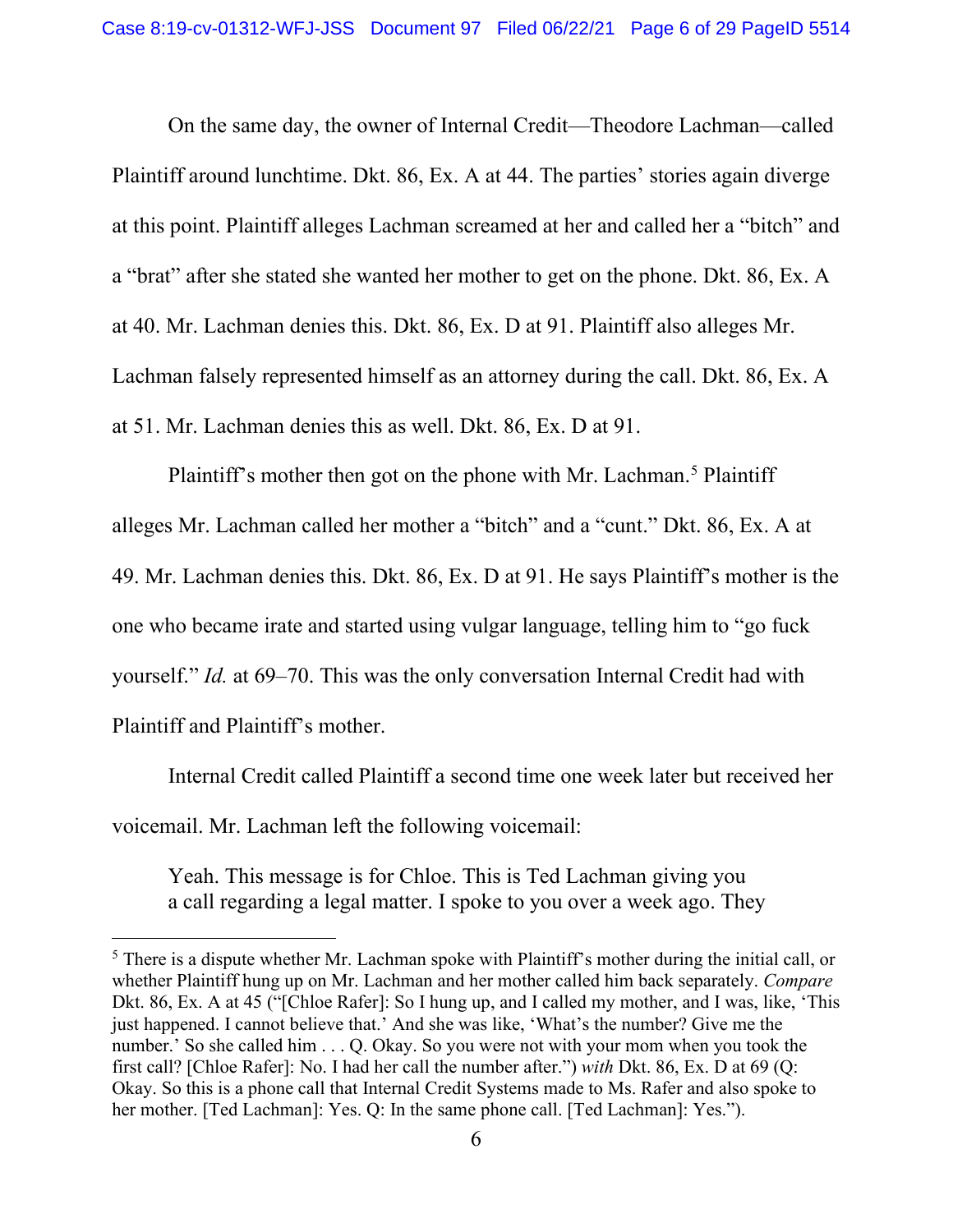asked me to give you one last call before they move forward. My number's 1-877-405-1900.

Dkt. 86, Ex. A at 47; Dkt. 86, Ex. D at 78. Internal Credit did not reach out to Plaintiff again after leaving this message.

Plaintiff filed the operative Amended Complaint in September 2020. Dkt. 44. She alleges that she began incurring monthly charges for her membership that should not have been due because she properly cancelled her account. *Id.* at 6. These charges, Plaintiff alleges, constitute an illegitimate debt that Internal Credit then attempted to collect. *Id.* at 9. She claims Internal Credit violated several debt collection statutes during this process.

The majority of Plaintiff's claims are against Internal Credit, who Plaintiff refers to as "Debt Collector 2." In Count One, Plaintiff brings the following claims against Internal Credit for alleged violations of the FDCPA:

- a. Debt Collector 2 violated 15 U.S.C. § 1692d(1) by threatening to sue Ms. Rafer if she did not satisfy the alleged Debt when Debt Collector 2 had no intent to file such suit.
- b. Debt Collector 2 violated 15 U.S.C. § 1692d (2) by using obscene or profane language in the course of collecting the alleged Debt during it phone call with Ms. Rafer and her mother.
- c. Debt Collector 2 violated 15 U.S.C.  $\frac{1}{9}$  1692e (2)(A) by misrepresenting the legal status of the alleged Debt as collectible and owing when Ms. Rafer had properly cancelled the Account.
- d. Debt Collector 2 violated 15 U.S.C. § 1692e (3) by the falsely representing itself as an attorney during its call with Ms. Rafer and her mother, and in its voicemail in May of 2019 regarding a "legal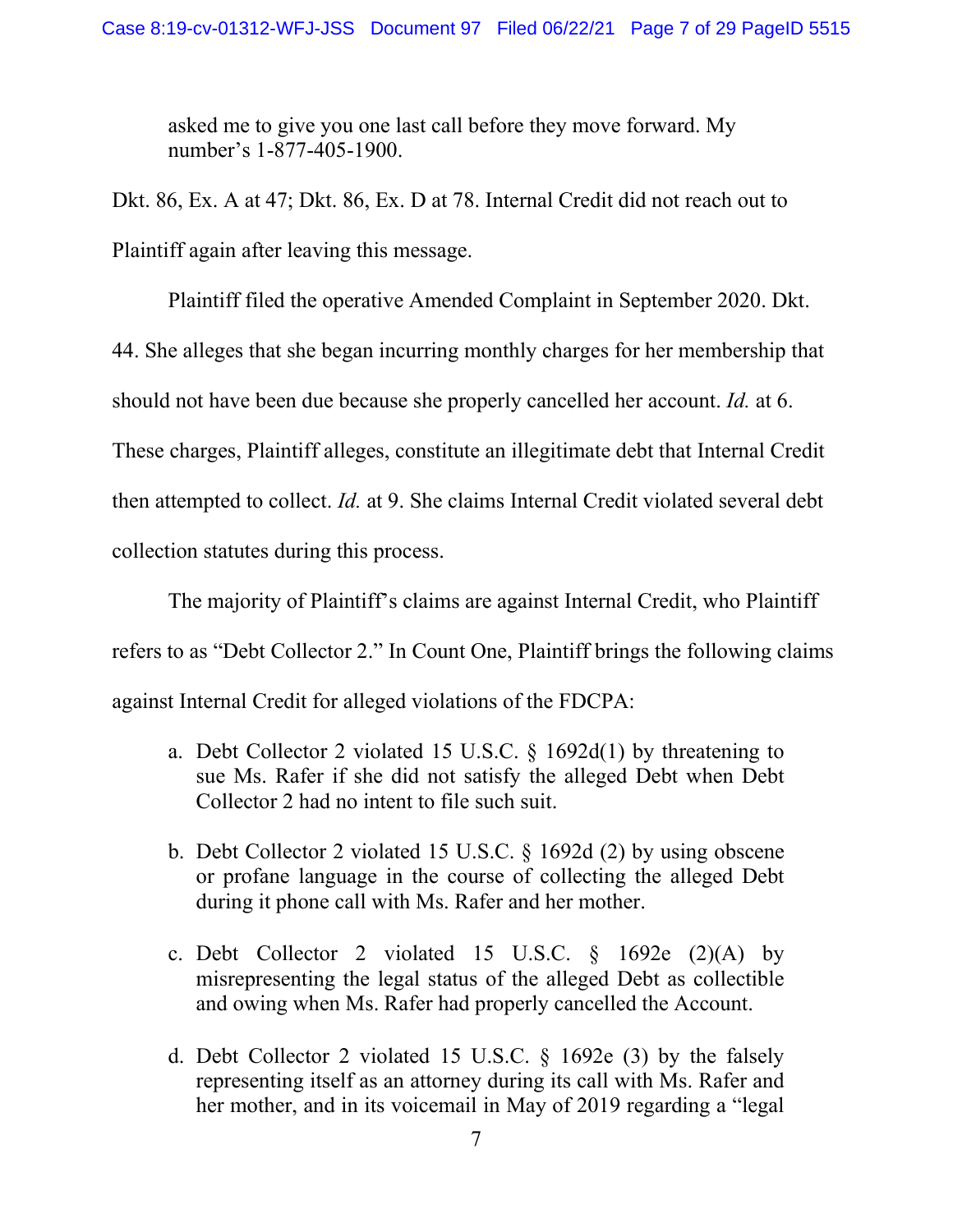matter" when in fact Debt Collector 2 was not an attorney.

Dkt. 44 at 9. And in Count Two, Plaintiff brings the following claims against

Internal Credit for alleged violations of the FCCPA:

- a. Debt Collector 2 violated Fla. Stat. § 559.72(7) by willfully engaging in conduct that can reasonably be expected to harass Ms. Rafer and her mother during its phone call with Ms. Rafer and her mother, and by the use of threats in its May 2019 voicemail regarding "legal action."
- b. Debt Collector 2 violated Fla. Stat. § 559.72(8) by using obscene or profane language in the course of collecting the alleged Debt during its phone call with Ms. Rafer and her mother.
- c. Debt Collector 2 violated Fla. Stat. § 559.72(9) by misrepresenting the Debt as collectible and owing when Debt Collector 2 knew that Ms. Rafer had properly cancelled the Account.
- d. Debt Collector 2 violated Fla. Stat. § 559.72(9) by misrepresenting the intent to pursue legal action in its May 2019 voicemail and its Collection Letter 1 when no such intent existed.
- e. Debt Collector 2 violated Fla. Stat. § 559.72(10) by falsely representing itself as an attorney in its call with Ms. Rafer and her mother, when in fact Debt Collector 2 was not an attorney.
- f. Debt Collector 2 violated Fla. Stat. § 559.72(12) by falsely representing itself as an attorney in its call with Ms. Rafer and her mother, when in fact Debt Collector 2 was not an attorney.

Dkt. 44 at 12. Plaintiff pleads several injuries under each count, including embarrassment, emotional distress, loss of sleep, aggravation, harm to her reputation, stress, anxiety, and an invasion of privacy. Dkt. 44 at 10, 12–13, 20.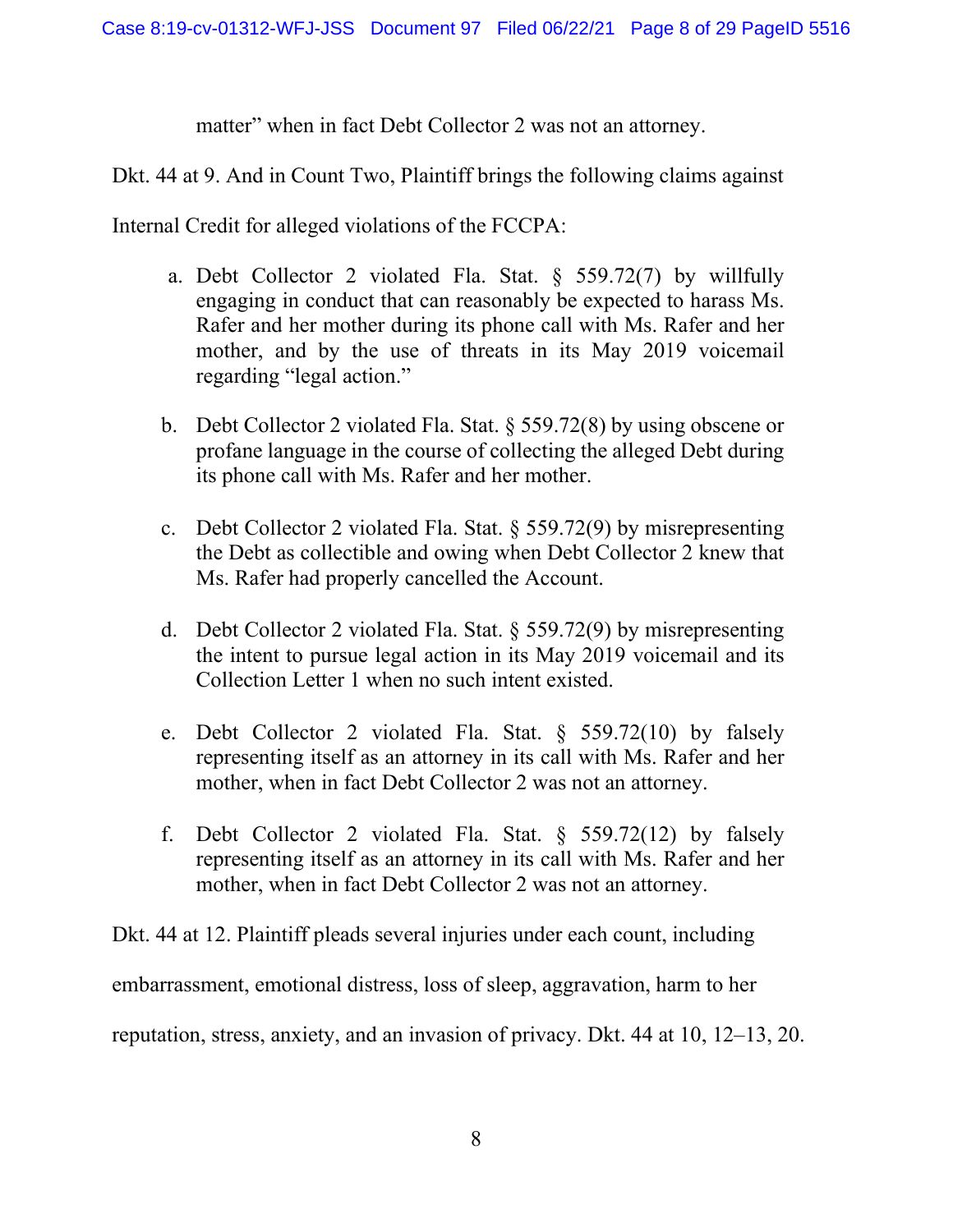Plaintiff voluntarily dismissed her claims against ABC Financial Services— Triumph Fit's billing company—in December 2020. Dkts. 65, 66. She also voluntarily dismissed her only direct claim against Triumph Fit in March 2021. Dkt. 81. The only remaining claims against Triumph Fit allege it is vicariously liable for Internal Credit's violations. Plaintiff Rafer, Defendant Internal Credit, and Defendant Triumph Fit now all move for summary judgment.

### **[I.](#page-9-0) Summary Judgment Standard**

Summary judgment should be entered only if there is no genuine issue as to any material fact and the movant is entitled to a judgment as a matter of law. Fed. R. Civ. P. 56(a); *see also Celotex Corp. v. Catrett*, 477 U.S. 317, 322 (1986). The existence of some factual disputes between the litigants will not defeat an otherwise properly supported summary judgment motion; it must be a *genuine*  issue of *material* fact. *Anderson v. Liberty Lobby, Inc.*, 477 U.S. 242, 247–48 (1986). The substantive law applicable to the claimed causes of action will identify which facts are material. *Id.* at 248.

If factual issues are present and they are material, the Court must deny the motion and proceed to trial. *Warrior Tombigbee Transp. Co. v. M/V Nan Fung*, 695 F.2d 1294, 1296 (11th Cir. 1983). A dispute about a material fact is genuine and summary judgment is inappropriate if the evidence is such that a reasonable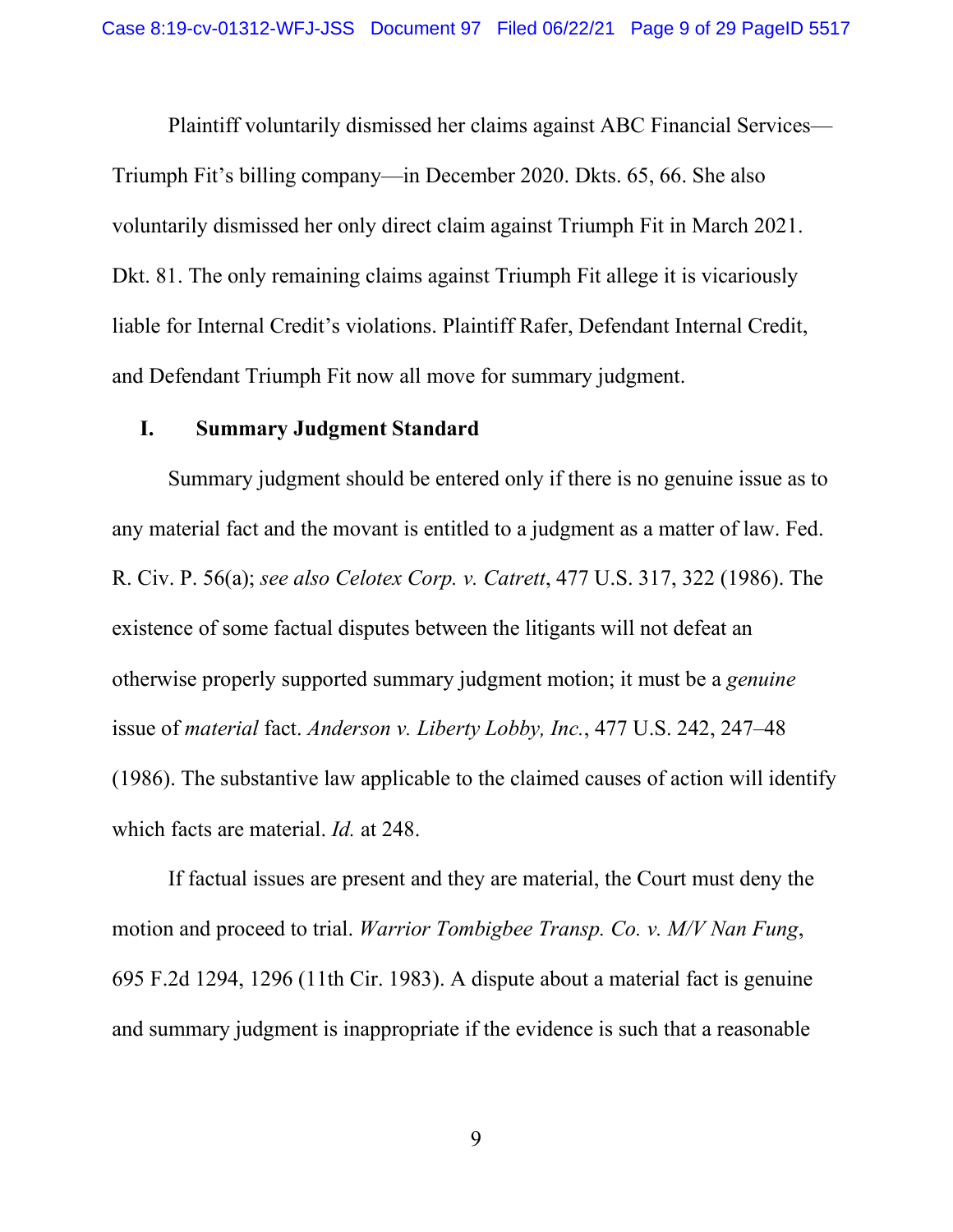jury could return a verdict for the nonmoving party. *Anderson*, 477 U.S. at 248; *Hoffman v. Allied Corp.*, 912 F.2d 1379, 1383 (11th Cir. 1990).

### **II. The FDCPA**

The FDCPA imposes civil liability on debt collectors for certain prohibited debt-collection practices. *See* 15 U.S.C. § 1692 *et seq*.; *see also Harris v. Liberty Cmty. Mgmt., Inc*., 702 F.3d 1298, 1299 (11th Cir. 2012). To state a plausible claim under the FDCPA, a plaintiff must allege (1) the defendant is a debt collector, (2) the defendant's challenged conduct is related to debt collection, and (3) the defendant's actions violate the FDCPA. *See* § 1692; *see also Reese v. Ellis, Painter, Ratterree & Adams, LLP*, 678 F.3d 1211, 1216 (11th Cir. 2012).

Here, both parties agree Internal Credit is a debt collector and the conduct at issue is related to debt collection. Thus, the only remaining issue for the FDCPA claims is whether Internal Credit's actions violated the FDCPA.

#### **III. The FCCPA**

<span id="page-9-0"></span>The FCCPA provides that no person shall engage in certain practices while attempting to collect a consumer debt. *See generally* Fla. Stat. § 559.72. To recover under the FCCPA, a plaintiff must show: (1) the subject debt is a "consumer debt," and (2) the defendant engaged in an act or omission prohibited by the FCCPA. *Owens-Benniefield v. Nationstar Mortg. LLC*, 258 F. Supp. 3d 1300, 1315 (M.D. Fla. 2017) (internal citations omitted). A plaintiff can recover under both the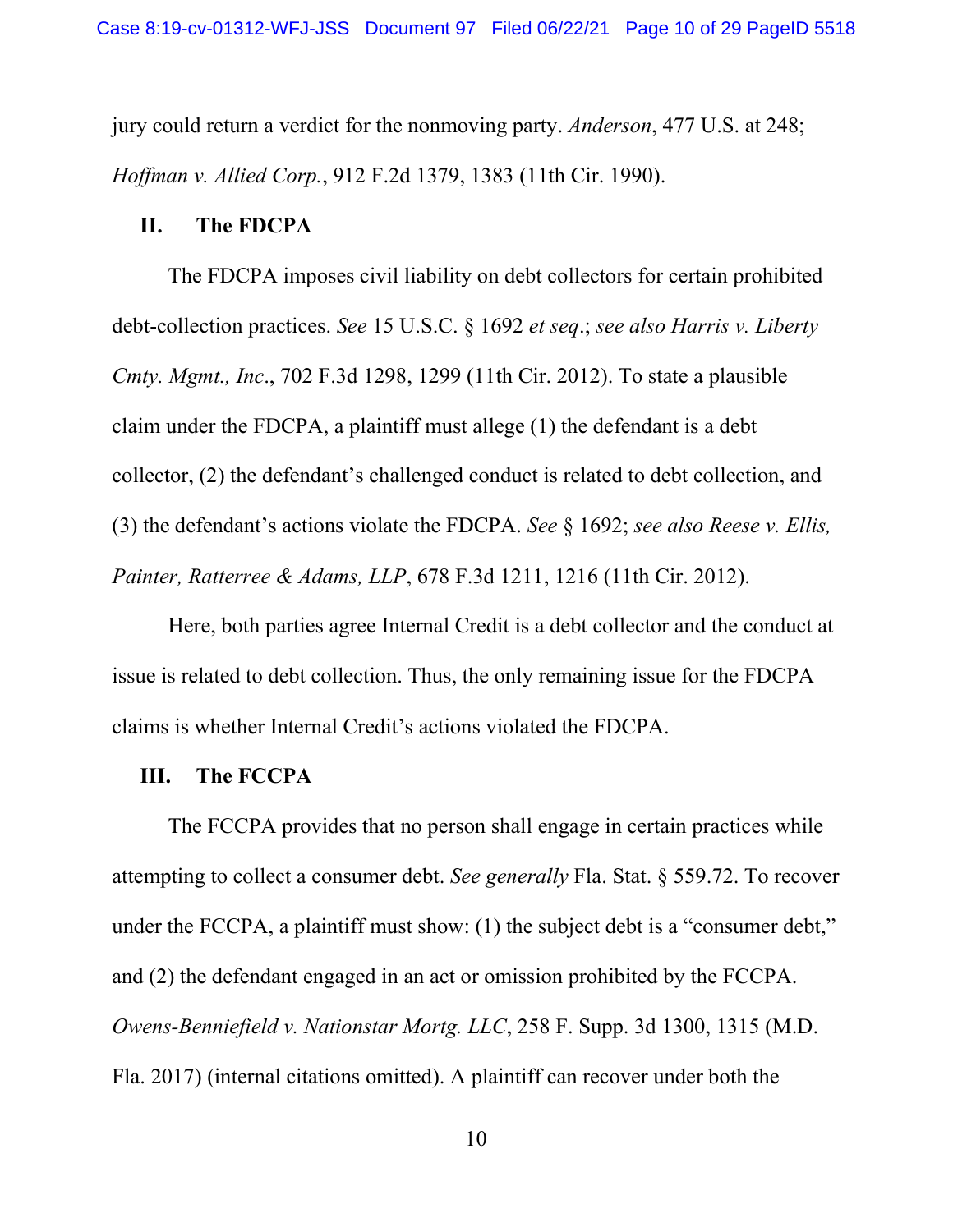FCCPA and the FDCPA in a single action for the same conduct. *See LeBlanc v. Unifund CCR Partners*, 601 F.3d 1185, 1190–92 (11th Cir. 2010). The parties here do not dispute that the debt at issue is considered a "consumer debt." Therefore, the only remaining question for these claims is whether the defendants' actions violated the FCCPA.

#### **DISCUSSION**

### **I. Claims Against Defendant Internal Credit**

Plaintiff Rafer brings several claims against Defendant Internal Credit under both the FDCPA and the FCCPA. Dkt. 44. Because many of the FDCPA claims have parallels to the FCCPA claims<sup>[9](#page-13-0)</sup> and are based on the same underlying conduct, the Court will group similar allegations under four general umbrellas: (1) misrepresenting the legal status of the debt as collectible; (2) false representation as an attorney; (3) threat of legal action when no intent to file suit; and (4) harassment or abuse.

### **A. Misrepresenting the Legal Status of the Debt as Collectible**

Plaintiff Rafer alleges Internal Credit violated § 1692e(2)(A) and Fla. Stat. § 559.72(9) by misrepresenting the alleged debt as collectible when it "knew that Ms. Rafer had properly cancelled the Account." Dkt. 44 at 9, 12. Section 1692e(2)(A) of the FDCPA prohibits "false representation of . . . the character,

<sup>9</sup> *See LeBlanc*, 601 F.3d at 1191–92 (noting parallels between the FCCPA and the FDCPA).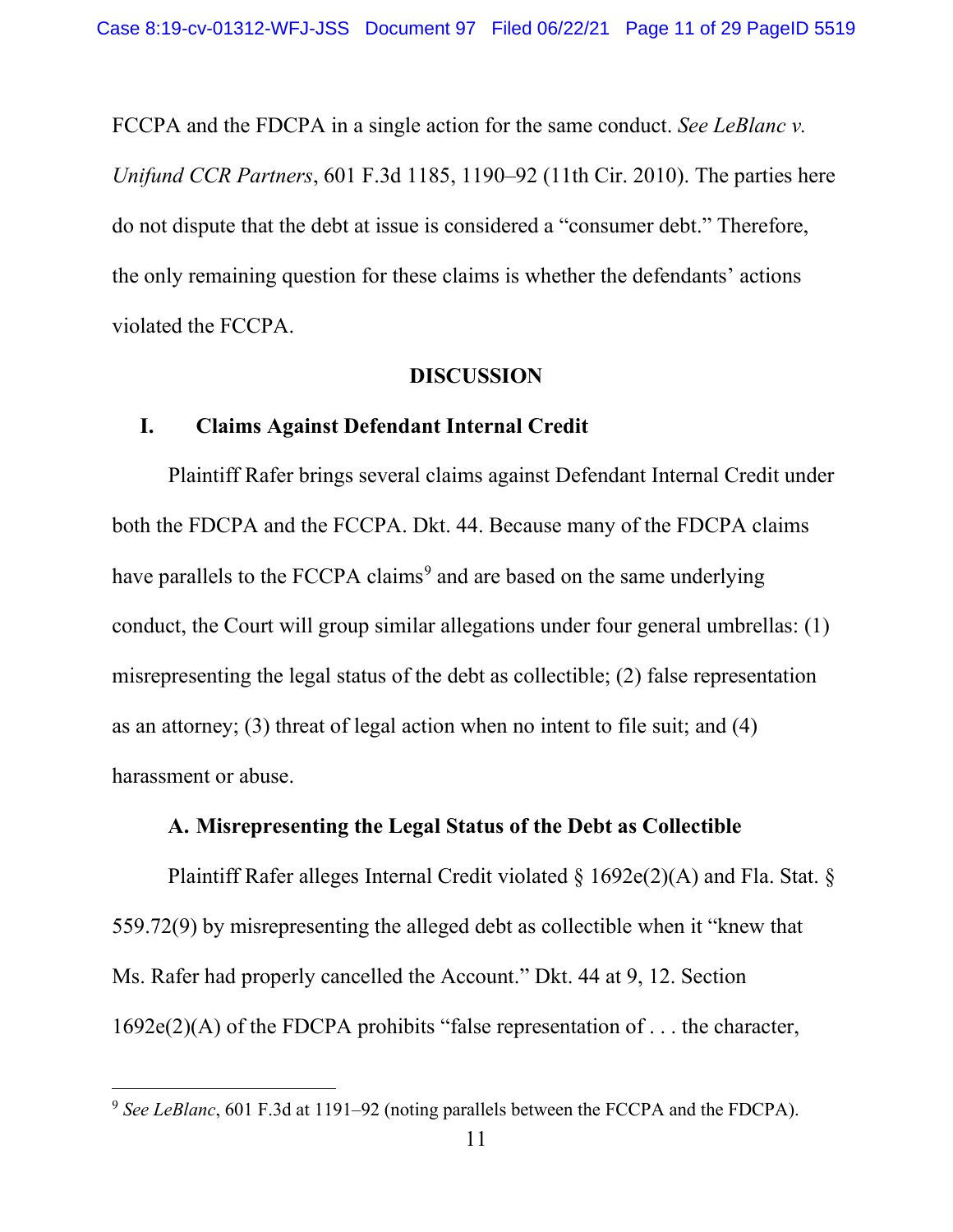amount, or legal status of any debt." *See also Hepsen v. Resurgent Cap. Servs., LP*, 383 F. App'x 877, 881 (11th Cir. 2010). Similarly, § 559.72(9) prohibits someone from claiming, attempting, or threatening to enforce a debt when such person knows that the debt is not legitimate, as well as asserting the existence of some other legal right when such person knows that the right does not exist. There are three elements required to state this claim: (1) an illegitimate debt; (2) a threat or attempt to enforce that debt; and (3) actual knowledge that the debt is illegitimate. *See Williams v. Internal Credit Sys., Inc.*, No: 8:19-cv-1872-T-30AEP, 2021 WL 765574, at \*4 (M.D. Fla. Feb. 27, 2021). Constructive knowledge is not sufficient for the third prong. *Williams v. Streeps Music Co., Inc*., 333 So. 2d 65, 67 (Fla. 4th DCA 1976) (striking allegation that debt collector "should have known" the claim was not legitimate).

The Court holds that these claims fail as a matter of law because the debt is legitimate. The clear terms of the membership contract did not allow Plaintiff to cancel her account prior to the end of the initial twelve-month term.[10](#page-14-0) Plaintiff was required to make payments for twelve months, and only after this period did the contract allow Plaintiff to cancel any *renewal* of the membership. Plaintiff was therefore contractually obligated to pay the outstanding balance.

<sup>10</sup> None of the exceptions to this cancellation rule apply here. *See* Dkt. 77, Ex. C at 3 (allowing cancellation if the member died, if the member became physically disabled, if the gym shut down, or if the gym moved its facilities).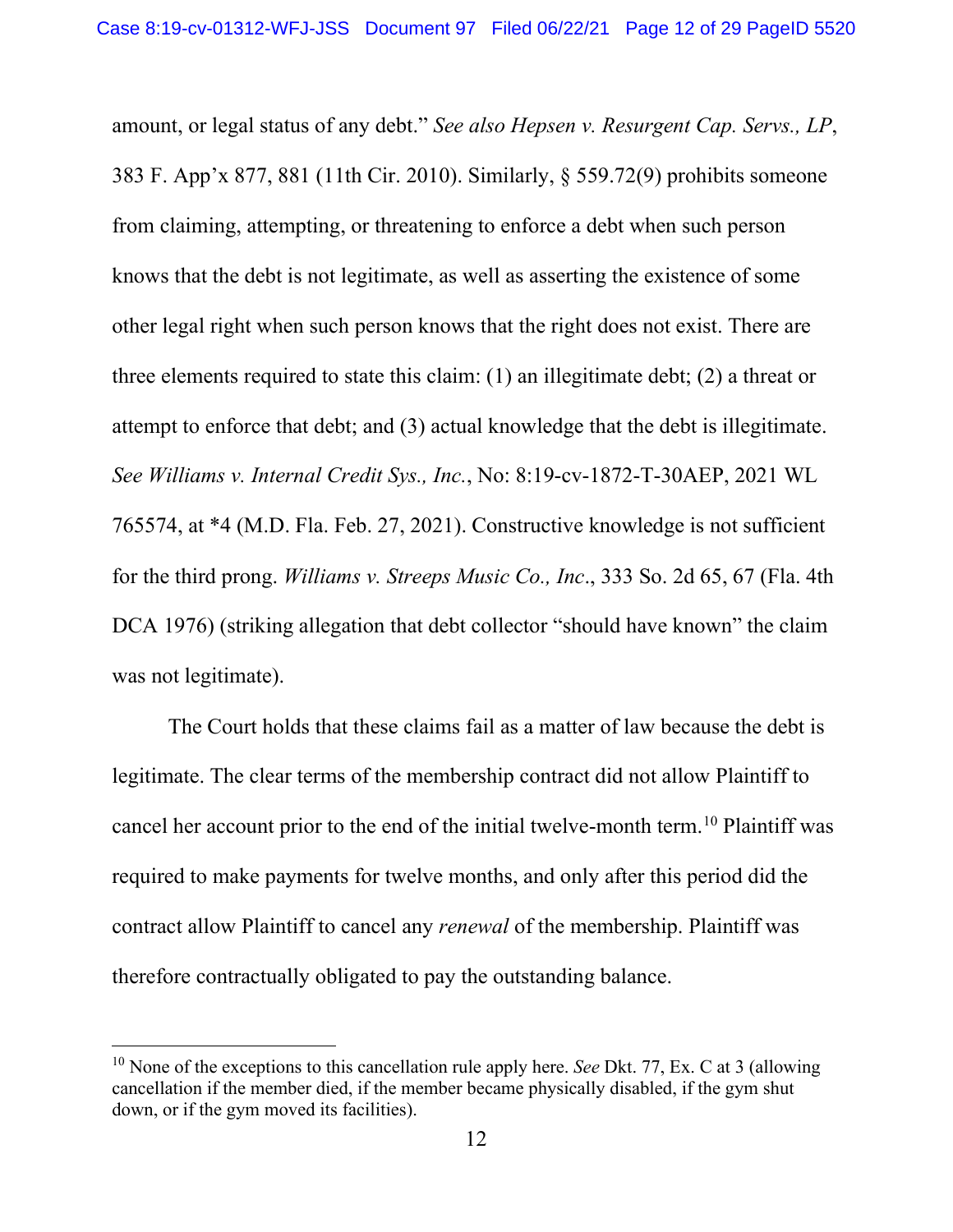Moreover, even assuming Plaintiff had the contractual power to cancel her membership during the first year, Plaintiff would still be obligated to pay the outstanding balance because she did not follow the contract's required procedure for cancellation. The contract states that any cancellation must be sent to the gym's address or the address of the gym's billing company. Dkt. 77, Ex. C at 3, 4, 5. Yet Plaintiff attempted to cancel her membership by sending a message through the "Contact Us" page on the national website for Anytime Fitness. Plaintiff does not even remember whether she provided her last name in the message. Setting aside whether it was reasonable for Plaintiff to assume this was sufficient to cancel her membership, this action clearly does not conform with the cancellation requirements set forth in the contract.

Perhaps in an attempt to undermine the legitimacy of the debt, Plaintiff Rafer says she assumed she had the power to cancel the membership at any point during the first year because that was how her prior gym membership at Planet Fitness worked. Dkt. 86, Ex. A at 12–13. A cursory review of the membership contract undermines this argument. And although it is clear Plaintiff did not read the contract with Triumph Fit before she signed it,  $11$  that is not a viable legal

<sup>11</sup> *See* Dkt. 86, Ex. A at 13 ("Q. Okay. But you – was it your understanding that you had to pay 12 full months under the contract for – for Anytime Fitness, not Planet Fitness? [Chloe Rafer]: It wasn't specified outright like 'You're – you're going to have to pay all 12 full months no matter what.' That wasn't really clarified to me unless I went down and read the print where – she had an iPad, and she had me, like, filling the boxes really quick, so it was kind of rather – if I knew what I was signing up for, I definitely wouldn't have signed up for it."); *see also id.* at 18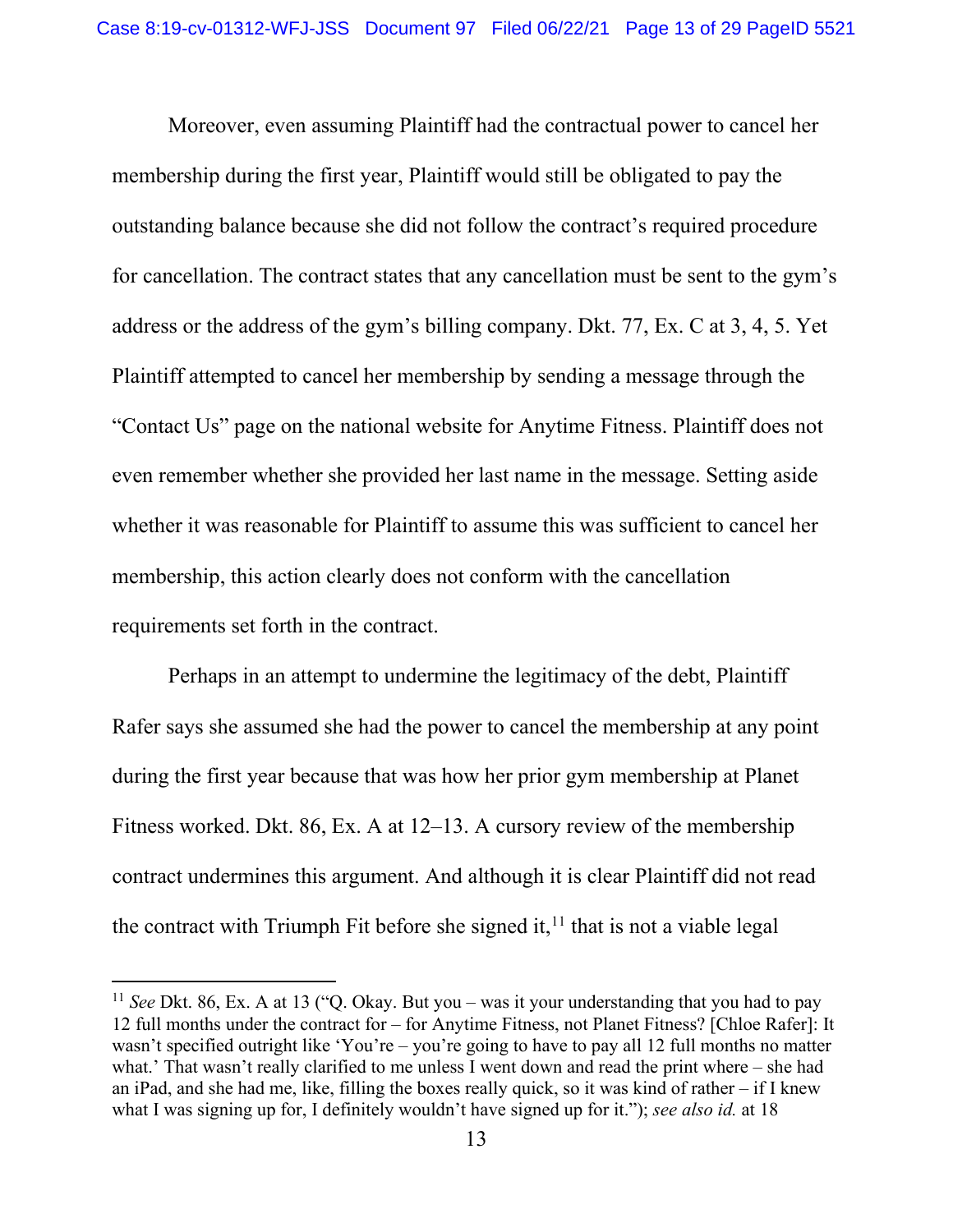defense. *See Santana v. Miller*, 314 So. 3d 346, 349 (Fla. 3d DCA 2020) ("It is well-established the failure to review and read a contract prior to its execution is not a defense against its application."). Nor is the fact that Plaintiff signed the contract on an iPad. *See* Fla. Stat. § 668.004 ("Unless otherwise provided by law, an electronic signature may be used to sign a writing and shall have the same force and effect as a written signature.").

In short, the debt is legitimate, and the Court grants summary judgment in favor of Internal Credit on the  $\S 1692e(2)$ (A) and  $\S 559.72(9)$  claims.

#### **B. False Representation as an Attorney**

Section 1692e(3) of the FDCPA prohibits a debt collector from falsely representing or implying that an individual is an attorney or that a communication is from an attorney. Similarly, under Fla. Stat.  $\S$  559.72(10), a person who is collecting a consumer debt cannot use a communication that gives the false appearance of being authorized or issued by an attorney. And under Fla. Stat. § 559.72(12), a person who is collecting a consumer debt cannot orally communicate with the debtor in a manner that gives the false appearance that such a person is or is associated with an attorney.

<span id="page-13-0"></span><sup>(&</sup>quot;[Chloe Rafer]: And, yeah, definitely if it was, like, on paper, more legible on the screen, I probably would have sat and read it, but it was definitely a really rushed situation.").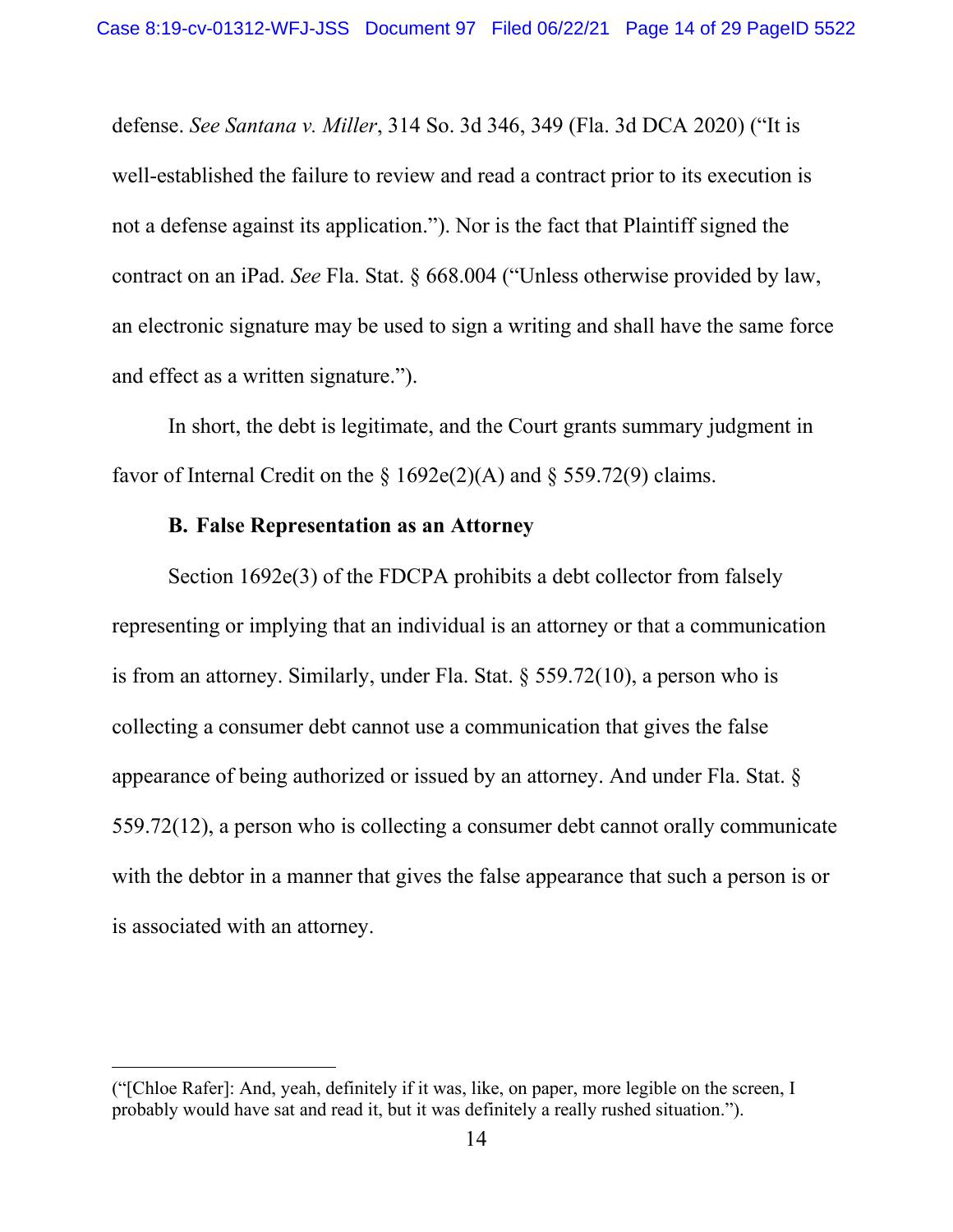Plaintiff brings claims under each of these provisions based on two interactions with the owner of Internal Credit, Ted Lachman. Plaintiff alleges one violation occurred when Mr. Lachman left her a voicemail stating:

Yeah. This message is for Chloe. This is Ted Lachman giving you a call regarding a **legal matter**. I spoke to you over a week ago. **They asked me to give you one last call before they move forward**. My number is 1-877-405-1900.

Dkt. 86, Ex. A at 47; Dkt. 86, Ex. D at 78 (emphasis added).

The Court holds that this voicemail does not violate any of the provisions at issue here. The phrase "legal matter" is an accurate statement; the collection of a debt is indeed a legal matter. Because any person—including non-attorneys—may have legal matters concerning others, this phrase alone cannot form the basis of Plaintiff's claims. Nor does the "moving forward" language form a sufficient basis for these claims. This language is vague and does not necessarily imply the association of an attorney. Internal Credit never stated or implied in this voicemail that it had conferred with an attorney or that any attorney was involved in the matter at this point.

<span id="page-14-0"></span>However, there is a genuine dispute of material fact as to whether Mr. Lachman falsely referred to himself as an attorney during his phone call with Plaintiff in May 2019. *Compare* Dkt. 86, Ex. A at 51 ("Q: What did – what did Mr. Lachman of ICS say that gave you the impression that they were going to pursue legal action? [Chloe Rafer]: Well, he said he was an attorney when he picked up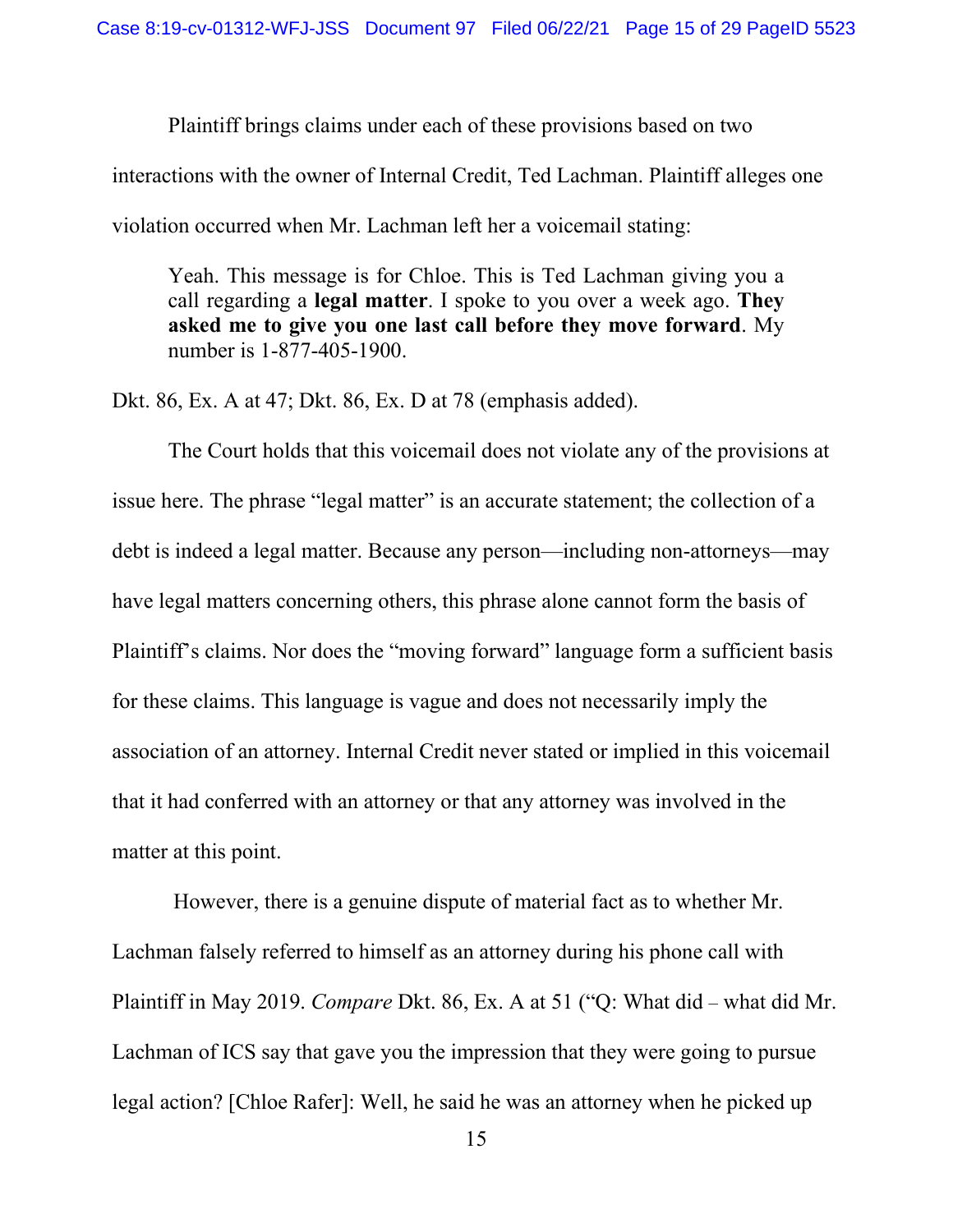the phone representing Anytime – well, Triumph Fit, as I believe he used, but – yeah. No, he actually said he was an attorney.") *with* Dkt. 86, Ex. D at 91 ("[Ted Lachman]: And I wanted to verify with her that I never told anybody that I was an attorney."). Because this is a genuine dispute of material fact, the Court cannot grant summary judgment to either party as to the phone call.

### **C. Threat of Legal Action When No Intent to File Suit**

### *1. The FDCPA Claim*

Plaintiff alleges Internal Credit violated 15 U.S.C. § 1692d(1) by threatening

to sue Ms. Rafer when it had no intent to file such suit. Dkt. 44 at 9. Section

1692d(1) provides:

A debt collector may not engage in any conduct the natural consequence of which is to harass, oppress, or abuse any person in connection with the collection of a debt.

Without limiting the general application of the foregoing, the following conduct is a violation of this section:

(1) The use or threat of use of violence or other criminal means to harm the physical person, reputation or property of any person.

The Court holds that this claim fails as a matter of law. Even assuming the

veracity of Plaintiff's claim—that Internal Credit threatened to sue her but never

<span id="page-15-0"></span>actually intended to file suit—this conduct does not involve violence or criminal

activity as required by  $\S$  1692d(1). In fact, nothing in the record suggests Internal

Credit ever threatened violence or other criminal means against Plaintiff.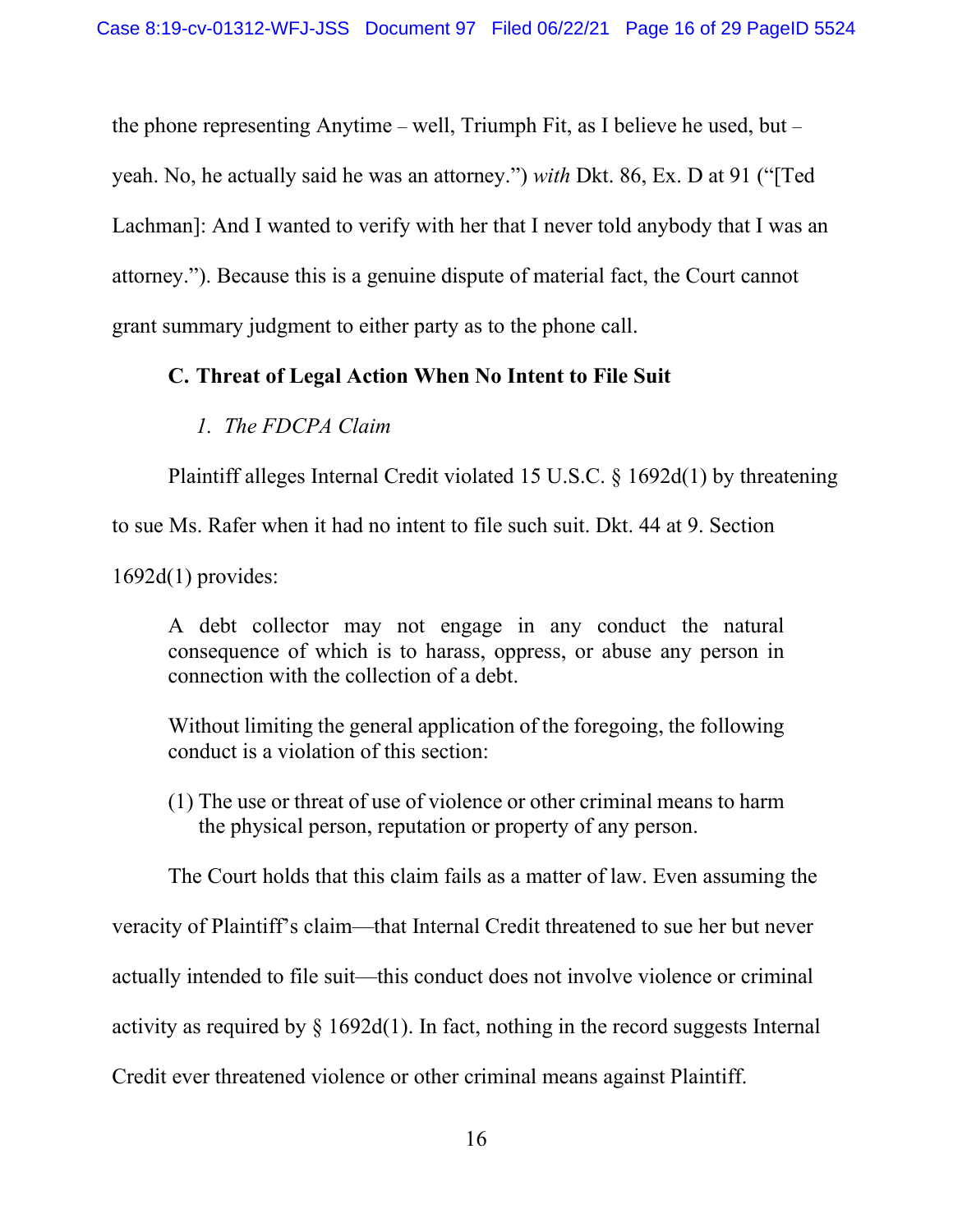The Court is puzzled why Plaintiff chose to bring her cause of action under §  $1692d(1)$  as opposed to  $\frac{1692e(5)}{20}$ , which prohibits a debt collector from making a "threat to take any action that cannot legally be taken or that is not intended to be taken." Although Plaintiff relies on many cases involving § 1692e(5), *see, e.g*., Dkt. 75 at 10, the Eleventh Circuit has made clear that § 1692d claims are evaluated under different standards than § 1692e(5) claims. *See Jeter v. Credit Bureau, Inc.*, 760 F.2d 1168, 1179 (11th Cir. 2015) (holding there was a genuine issue of fact for a § 1692e(5) claim but no genuine issue of fact for a § 1692d claim based on the same conduct).

To the extent Plaintiff may have intended to state this theory of liability under  $\S$  1692d more generally, as opposed to  $\S$  1692d(1) in particular, this would still be insufficient. Plaintiff bases her claim on allegations that Internal Credit threatened to sue her. But the mere threat of taking legal action cannot itself constitute harassment, oppression, or abuse under § 1692d. *See Jeter*, 760 F.2d at 1179 (recognizing that the adverse consequences of a debt collection lawsuit "are so commonplace" that a threat of litigation cannot itself constitute harassment, oppression, or abuse under § 1692d). And even assuming Internal Credit did not actually intend to file suit, the Eleventh Circuit has made clear that deceptive conduct does not violate § 1692d per se. *See id.* at 1179 ("Deception or falsehood alone, however, is wholly different from the conduct condemned in subsections (1)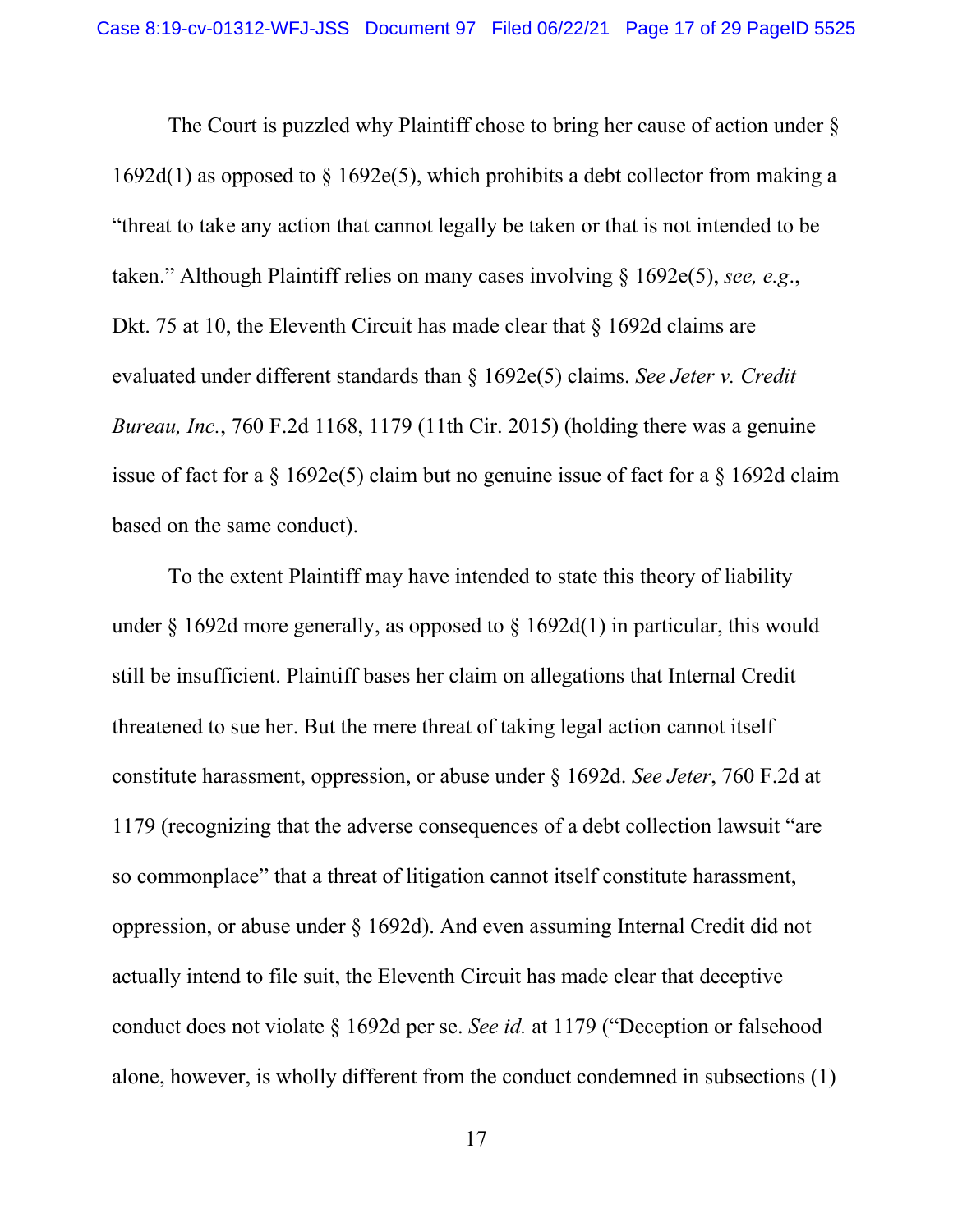through (6) of § 1692d."). Instead, § 1692d is designed to protect against "coercion and delving into the personal lives of debtors." *Jeter*, 760 F.2d at 1180 n.12 (citations omitted). Plaintiff has failed to show how any alleged toothless threat of litigation coerced her or invaded her personal life.

Finally, these claims fail for an additional but important reason: the record does not show that Internal Credit ever threatened litigation outright. Plaintiff admitted that Mr. Lachman never said he was going to file a lawsuit against her during the May 2019 phone call. *See* Dkt. 86, Ex. A at 53 ("Q: On that phone call, did he ever tell you that they were going to file a lawsuit, that they were going to sue you, anything like that? [Chloe Rafer]: Not direct words, but he made it, like, definitely sound like I was going to get sued."). In fact, the only reason why Plaintiff suspected Internal Credit intended to file suit against her was because Mr. Lachman allegedly labeled himself as an attorney. Dkt. 86, Ex. A at 52 ("Q: So other than Mr. Lachman saying he was an attorney, anything else that was stated or anything else that gave you the impression that they were going to pursue legal action? [Chloe Rafer]: No."). This alleged falsity—assuming it even occurred does not equate a threat of suit.

The language in the voicemail does not amount to a threat of litigation either. The term "legal matter" does not necessarily imply the existence of litigation; the practice of debt collection is indeed a legal matter even before parties

18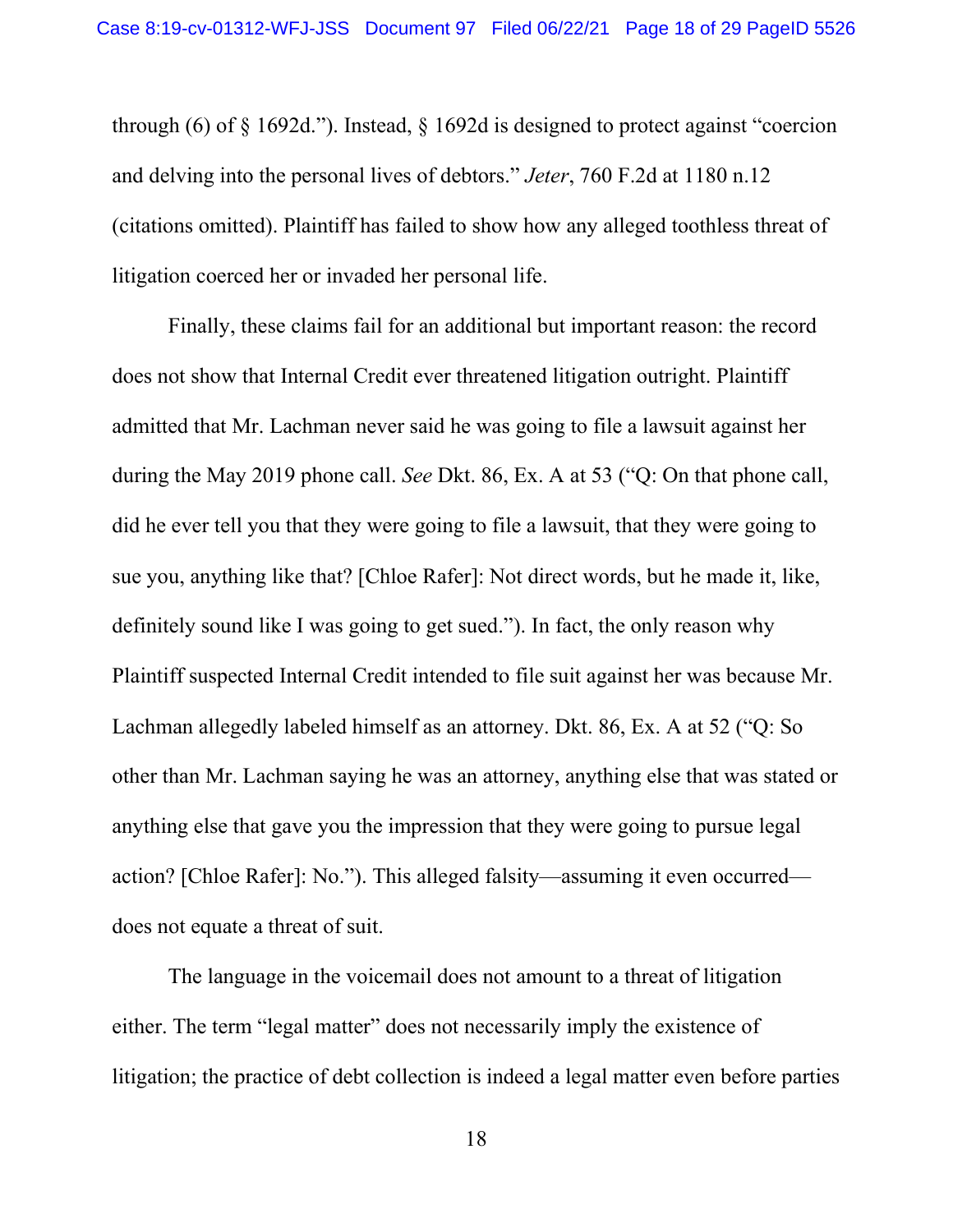take their issues to court. And the "moving forward" language is too vague to constitute a threat of suit. In fact, the message explicitly states that Mr. Lachman is giving Plaintiff one last call *before* any further steps are taken. For all of the above reasons, Plaintiff has failed to state this claim, and summary judgment is awarded in favor of Defendant Internal Credit.

#### *2. The FCCPA Claim*

Plaintiff also alleges Internal Credit "violated Fla. Stat. § 559.72(9) by misrepresenting the intent to pursue legal action in its May 2019 voicemail and its Collection Letter 1 when no such intent existed." Dkt. 44 at 12. Section 559.72(9) provides that no person shall "[c]laim, attempt, or threaten to enforce a debt when such person knows that the debt is not legitimate, or assert the existence of some other legal right when such person knows that the right does not exist." In other terms, § 559.72(9) prohibits someone from attempting to enforce a debt he or she is not entitled to collect. *Castellanos v. Portfolio Recovery Assocs., LLC*, 297 F. Supp. 3d 1301, 1313 (S.D. Fla. 2017). This requires the plaintiff to demonstrate the defendant possessed actual knowledge that the threatened means of enforcing the debt was unavailable. *See LeBlanc*, 601 F.3d at 1192 n.12.

Here, the Court need not address whether Internal Credit actually intended to pursue legal action against Plaintiff because the debt at issue was legitimate. As previously explained, Plaintiff was liable to pay the remaining balance because the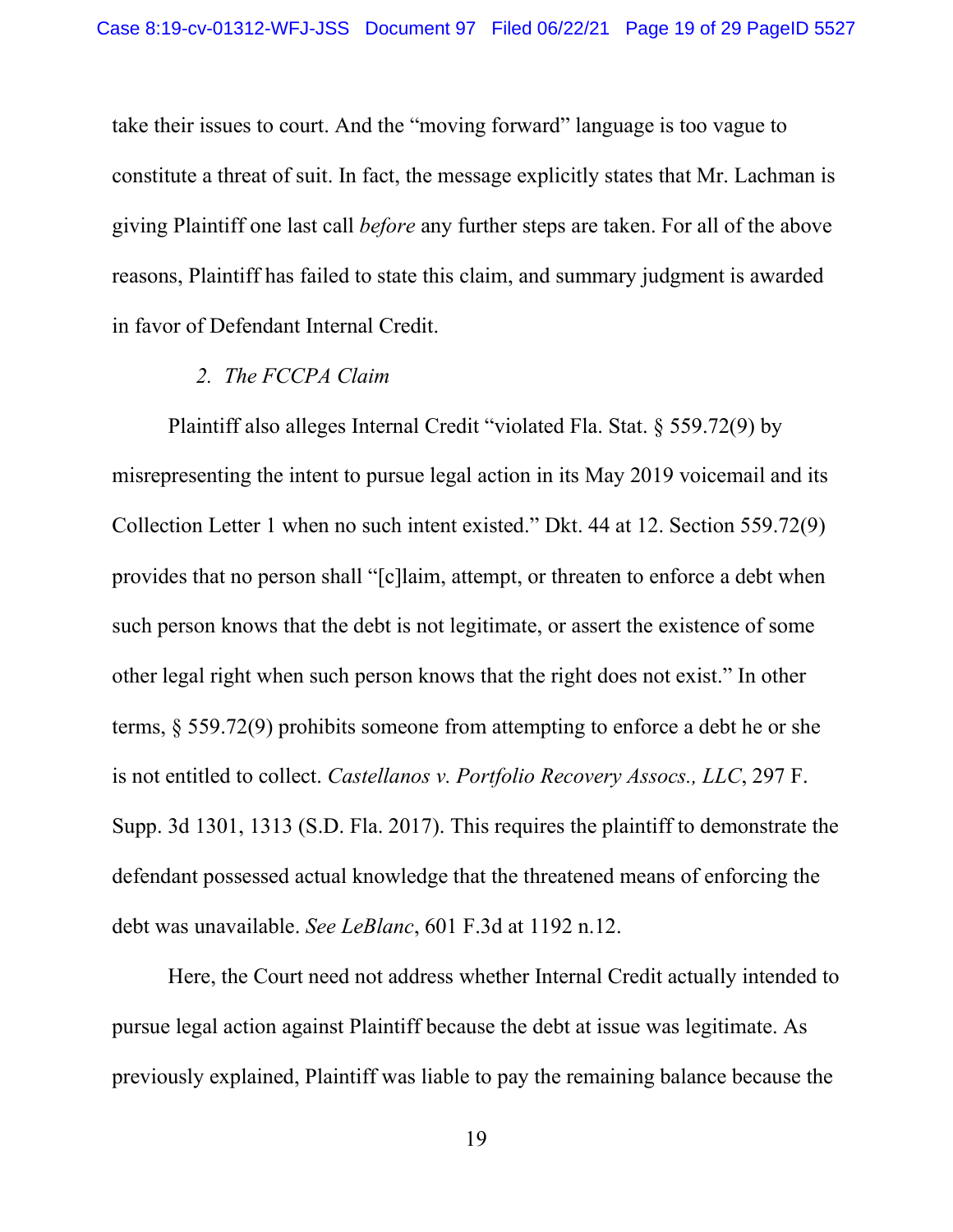contract did not allow her to cancel her membership during the initial twelvemonth period, and even if it did, Plaintiff still did not follow the proper cancellation procedures. Thus, because Plaintiff cannot show Internal Credit attempted to collect an illegitimate debt—let alone that it had actual knowledge of any illegitimacy—Plaintiff's § 559.72(9) claim fails and Internal Credit is entitled to summary judgment.

### **D. Harassment or Abuse**

As previously stated, § 1692d of the FDCPA prohibits a debt collector from "engag[ing] in any conduct the natural consequence of which is to harass, oppress, or abuse any person in connection with the collection of a debt." Banned conduct includes the "use of obscene or profane language," which encompasses "namecalling, racial or ethnic slurs, and other derogatory remarks that are similar in their offensiveness to obscene or profane remarks." *See* § 1692d(2); *see also Jeter*, 760 F.2d at 1178. Section 1692d claims are viewed "from the perspective of a consumer whose circumstances make [her] relatively more susceptible to harassment, oppression, or abuse." *Id.* at 1179.

The FCCPA similarly prohibits abuse or harassment in debt collection efforts. Section 559.72(7) prohibits a person from willfully engaging in conduct that "can reasonably be expected to abuse or harass the debtor or any member of her or his family." And § 559.72(8) prohibits a person from using "profane,

20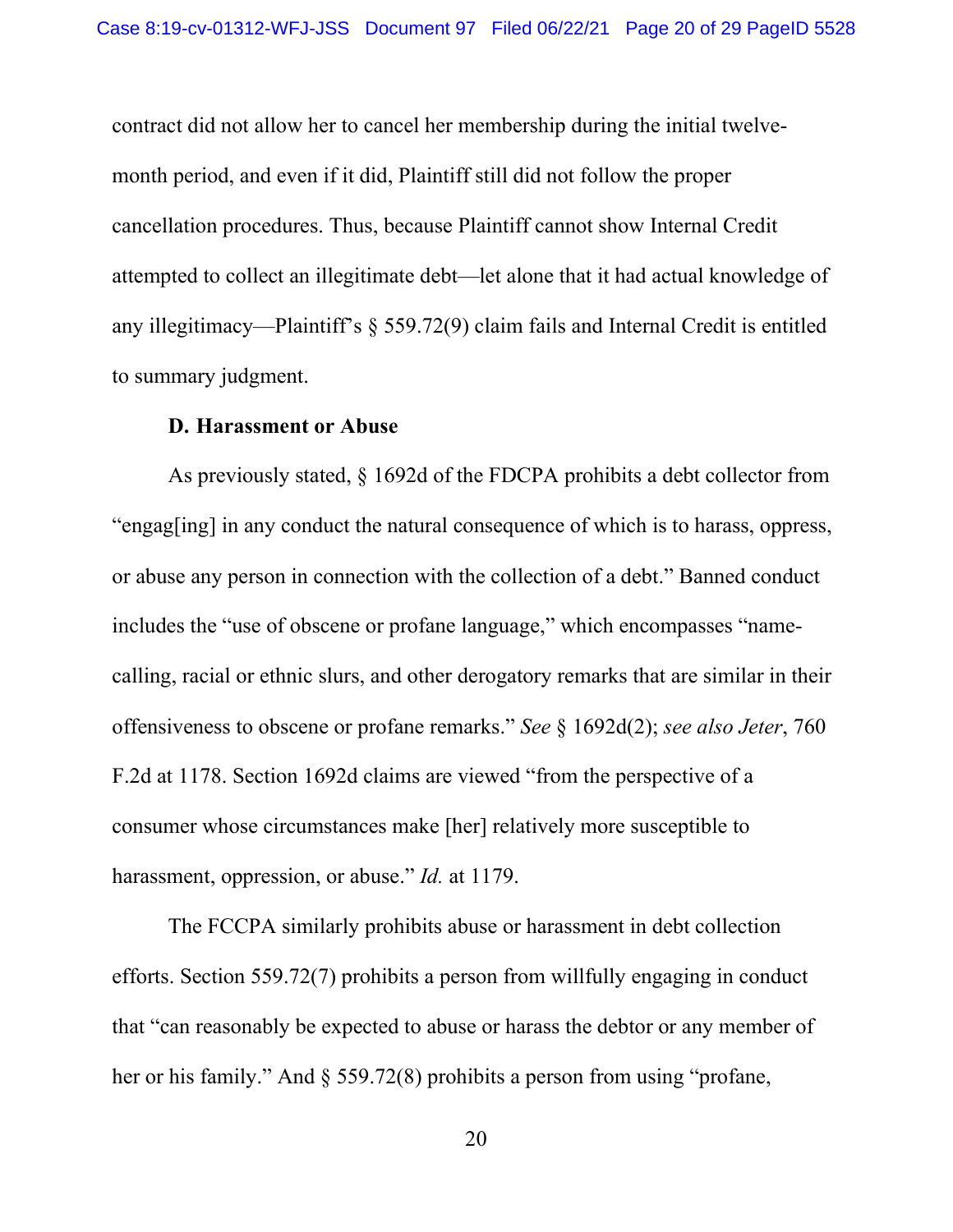obscene, vulgar, or willfully abusive language" when communicating with a debtor or any member of the debtor's family.

Here, Plaintiff Rafer alleges Internal Credit violated § 559.72(7) through "the use of threats in its May 2019 voicemail regarding 'legal action.'" Dkt. 44 at 11. However, as the Court already explained, the term "legal action" on its own does not constitute a threat of suit, and Plaintiff has not shown how the use of this term amounts to abuse or harassment. This claim fails accordingly.

However, there is a genuine dispute of material fact as to whether the language Mr. Lachman allegedly used during the May 2019 phone call amounts to a violation of § 1692d(2), § 559.72(7), and/or § 559.72(8). Plaintiff Rafer alleges Lachman called Plaintiff a "bitch" and a "brat" and called Plaintiff's mother a "bitch" and a "cunt" on the phone in May 2019. Dkt. 86, Ex. A at 49. This presents three issues for a jury. First, the parties disagree whether Mr. Lachman even said these slurs. *Compare* Dkt. 86, Ex. A at 49 (Q: Can you tell me what the obscene or profane language was? [Chloe Rafer]: I mean, definitely he called me a bitch, a brat. He called my mom a bitch and a cunt.") *with* Dkt. 86, Ex. D at 91 ("[Mr. Lachman]: I didn't curse at anybody."). Second, it is typically a question for the jury whether a defendant's conduct rises to the level of harassment or abuse. *See Jeter, 760 F.2d at 1179. And third, for the*  $\frac{6}{559.72(7)}$  *claim, it is up to the jury to* determine whether the Defendant "willfully" engaged in the alleged abuse and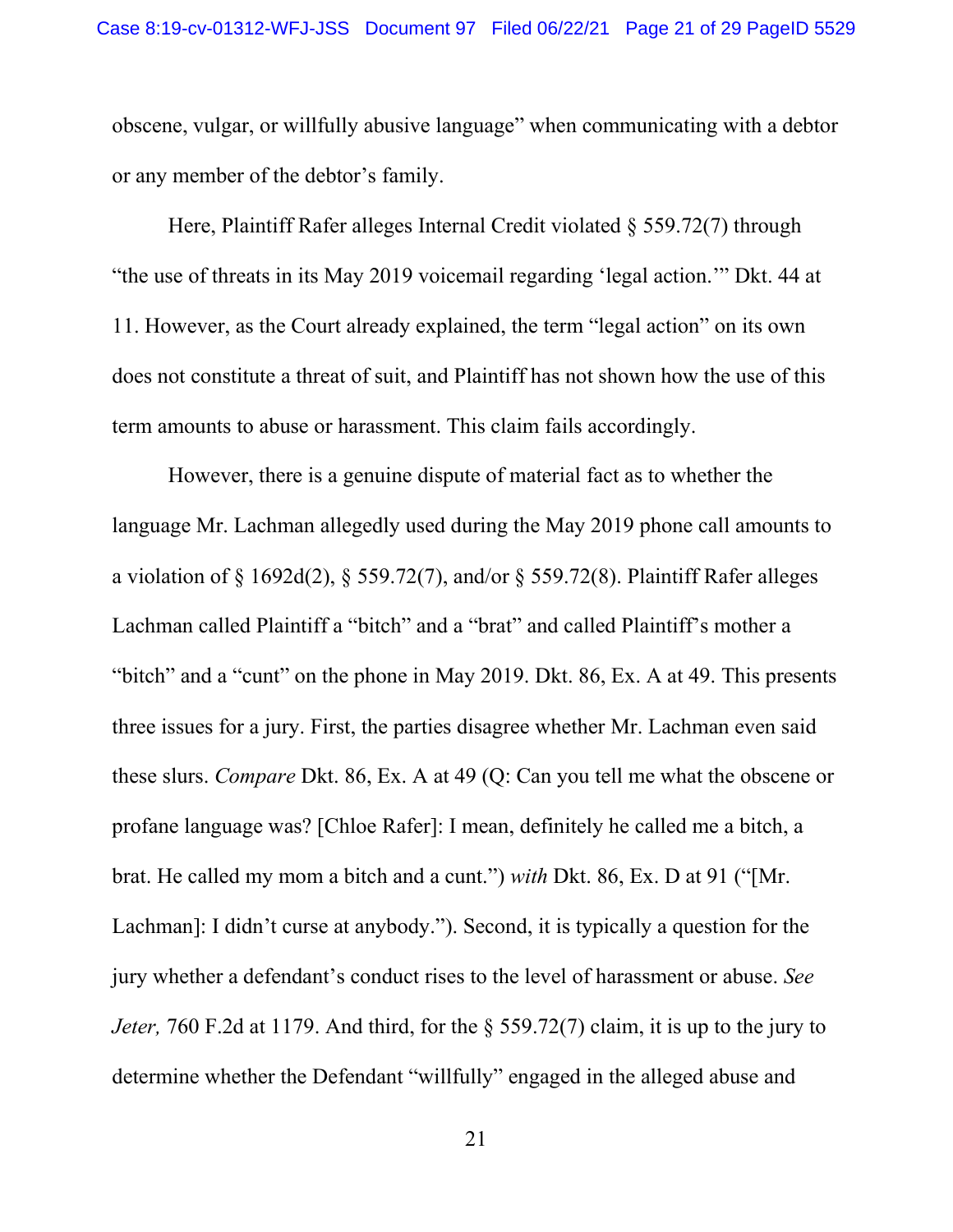harassment. The Court therefore cannot grant summary judgment to either party on these claims.

# **II. Claims Against Triumph Fit**

Plaintiff Rafer voluntarily dismissed her only direct claim against Triumph Fit, *see* Dkt. 81, but she still alleges Triumph Fit is vicariously liable for Internal Credit's alleged FCCPA violations, *see* Dkt. 76 at 1. Therefore, the only claims that remain against Triumph Fit are the FCCPA claims that remain against Internal Credit pursuant to the above analysis: the  $\S 559.72(10)$  and  $\S 559.72(12)$  claims based on allegations that Mr. Lachman falsely referred to himself as an attorney during the May 2019 phone call; and the § 559.72(7) and § 559.72(8) claims based on allegations that Mr. Lachman called Plaintiff a "bitch" and a "brat" and called Plaintiff's mother a "bitch" and a "cunt" during the same call.

Plaintiff argues Triumph Fit can be held vicariously liable for these alleged transgressions because Internal Credit was acting as Triumph Fit's agent under both actual authority and apparent authority. Dkt. 76 at 4–10. Triumph Fit argues no agency relationship existed under either theory. Dkt. 85 at 5–23.

The determination of whether an agency relationship exists is generally a question of fact for the jury. [12](#page-24-0) *See Villazon v. Prudential Health Care Plan, Inc*.,

<sup>12</sup> This analysis requires application of Florida law. *See Agrelo v. Affinity Mgmt. Servs., LLC*, 841 F.3d 944, 953 (11th Cir. 2016) (requiring lower court to apply Florida agency law to decide whether defendant was vicariously liable for FCCPA violations of its alleged agents).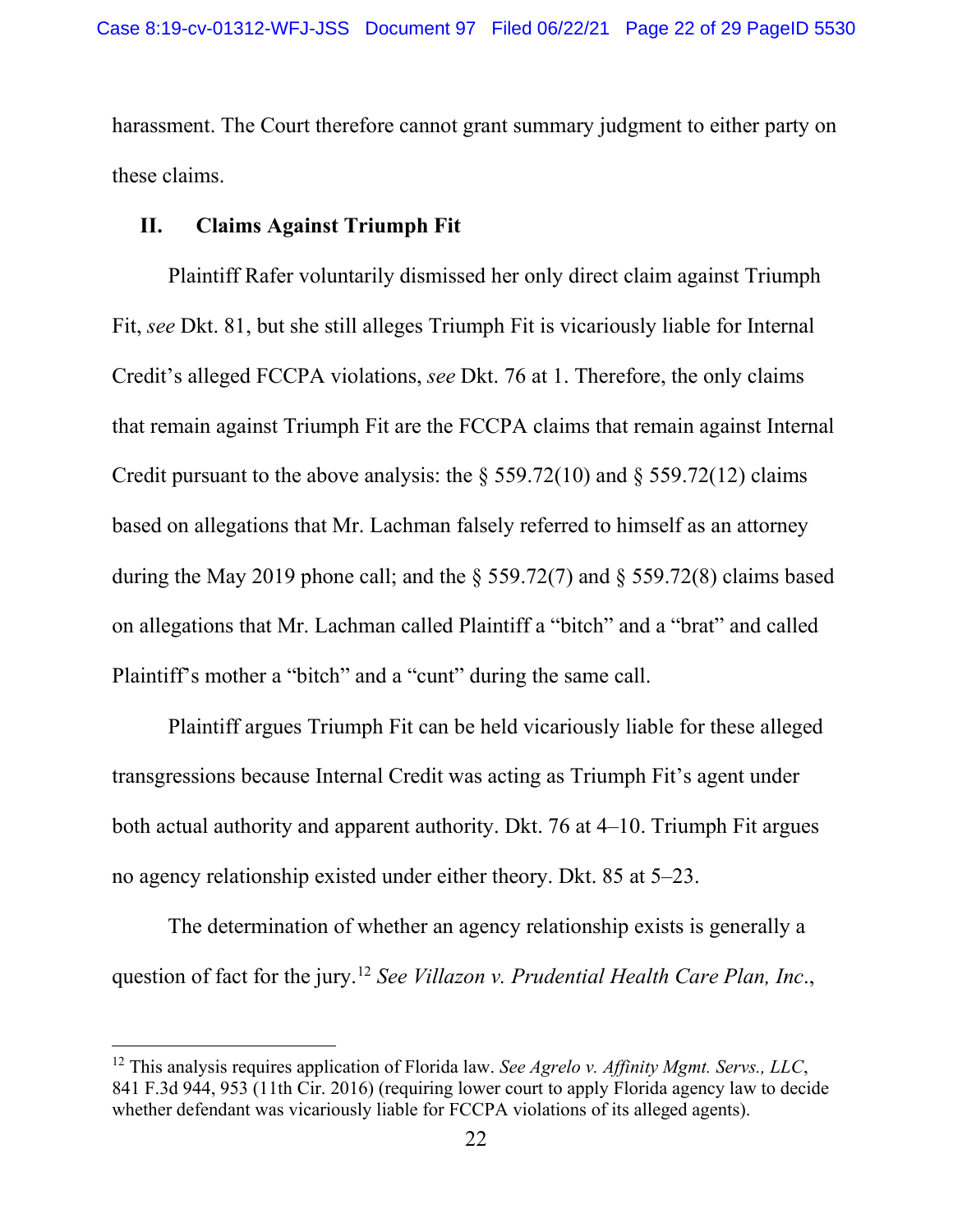843 So. 2d 842, 853 (Fla. 2003). Courts may not grant summary judgment on questions of agency when the totality of evidence is susceptible to multiple inferences and interpretations. *See Mendez v. Hampton Ct. Nursing Ctr., LLC*, 203 So. 3d 146, 150 (Fla. 2016). However, courts can grant summary judgment on the question of agency when the evidence presented is so unequivocal that it compels only one interpretation. *See Marchisio v. Carrington Mortg. Servs., LLC*, 919 F.3d 1288, 1311 (11th Cir. 2019) (applying Florida agency law).

Here, on the question of actual agency, the record contains conflicting evidence. Plaintiff Rafer must establish the following to show there was an actual agency relationship: (1) acknowledgment by Triumph Fit—as the alleged principal—that Internal Credit will act on its behalf; (2) Internal Credit's acceptance of the undertaking; and (3) control by Triumph Fit over the actions of Internal Credit. *See Goldschmidt v. Holman*, 571 So. 2d 422, 424 n.5 (Fla. 1990) (listing elements of actual agency). "The key element in establishing actual agency is the control by the principal over the actions of the agent." *Hickman v. Barclay's Int'l Realty, Inc*., 5 So. 3d 804, 806 (Fla. 4th DCA 2009). "And it is the right of control, not actual control or descriptive labels employed by the parties, that determines an agency relationship." *Id.*

The largest dispute is whether Triumph Fit exerted the requisite level of control over Internal Credit's actions. On the one hand, the Service Agreement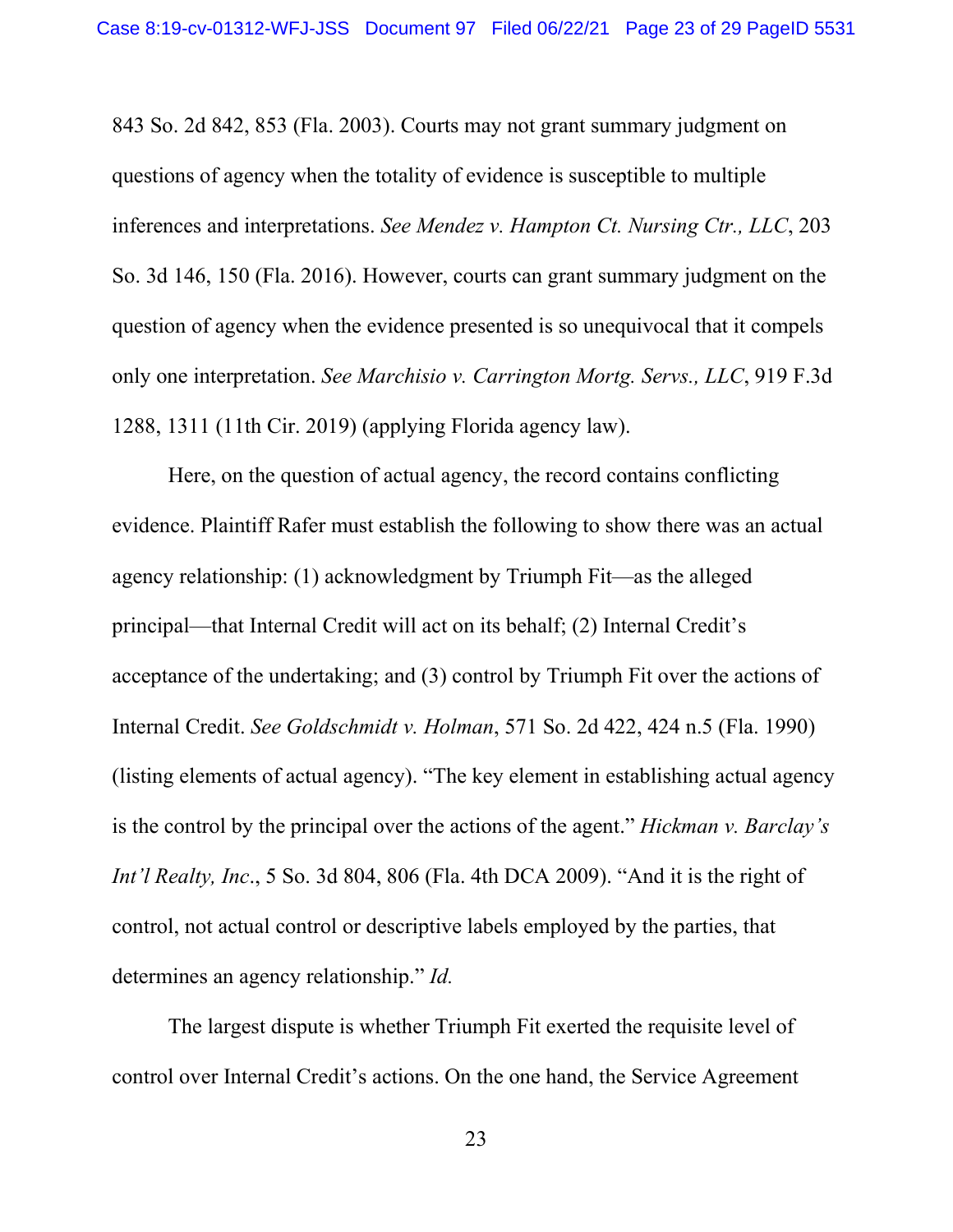between the two parties gives Internal Credit the power to "take whatever proper steps necessary to motivate the collection of [Triumph's] accounts within the parameters of federal, state, and city laws and regulations." Dkt. 77, Ex. V at 1. Triumph Fit also did not control the content, timing, or frequency of Internal Credit's communications with debtors. Dkt. 77, Ex. D. And once an account is with Internal Credit for collection, Triumph can only stop the process for "just" cause." Dkt. 77, Ex. V at 1. These facts, among others in the record, could subvert the existence of an actual agency relationship.

On the other hand, Triumph controlled when the collection process began and whether it should be stopped at any point. Dkt. 73, Ex. E at 1 ("Triumph selects the cases that are to be sent to third-party collections and verifies the information. After that, Triumph determines if ICS should continue collection efforts, pursue legal action, or cease collection efforts, but is otherwise not involved in the collection efforts").<sup>[13](#page-26-0)</sup> Triumph Fit also determined if and when litigation should be started. *Id.* Moreover, the Service Agreement between Triumph Fit and Internal Credit identities Internal Credit as Triumph Fit's "agent" several times. Dkt. 77, Ex. V. Although it is not dispositive whether the parties labeled the

<sup>&</sup>lt;sup>13</sup> *See also* Dkt. 73, Ex. C at 73 ("[Ted Lachman]: I said, 'Allison, do you want to take this member out of collections? Her mother's going to be a problem. Sometimes it's better to just take somebody out and be done with it.' And Allison confirmed to me that she wants her money, she owes her money, and then leave her in collections.").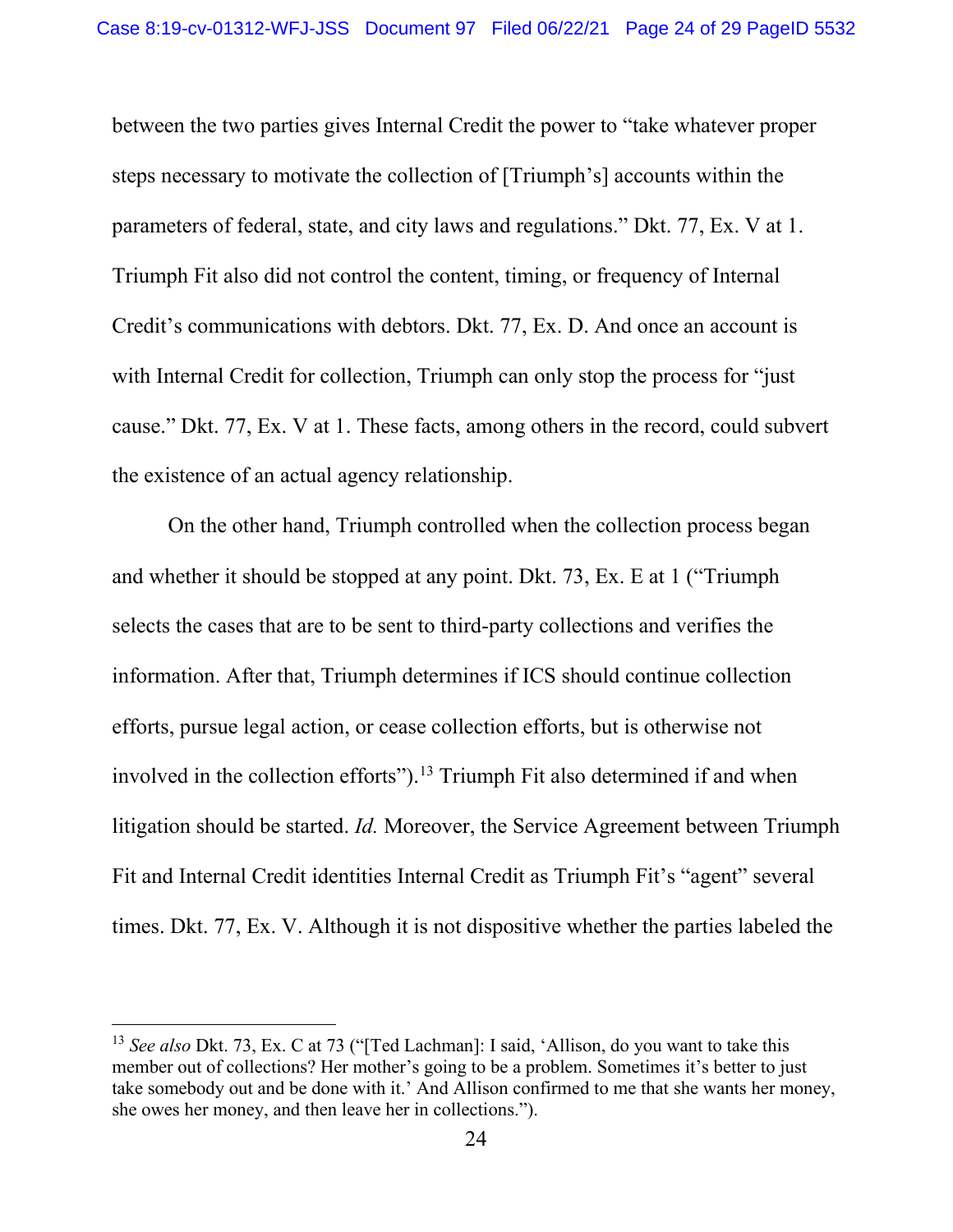relationship as an agency or not, *see Villazon*, 843 So. 2d at 853–54 (holding that the use of descriptive labels in a contract is not determinative of whether an agency relationship exists), these facts—and others in the record—could support the existence of an actual agency relationship. Thus, the evidence is not so unequivocal that the Court can rule as a matter of law that no actual agency relationship existed. *See Marchisio*, 919 F.3d at 1311.

<span id="page-24-0"></span>As for apparent authority, the record also contains conflicting evidence. Apparent authority exists when the principal creates the appearance of an agency relationship. *See Villazon*, 843 So. 2d at 855 (citing *Spence, Payne, Masington & Grossman, P.A. v. Philip M. Gerson, P.A*., 483 So. 2d 775, 777 (Fla. 3d DCA 1986)). This authority does not arise from the subjective understanding of the person dealing with the purported agent or from appearances created by the purported agent himself. *See Stone v. Palms West Hosp*., 941 So. 2d 514, 519 (Fla. 4th DCA 2006). In order to state a claim under apparent authority, a plaintiff must allege that: (1) the alleged principal made a representation causing a third party to believe that the alleged agent had authority to act for the benefit of the principal; (2) the third party relied on this representation; and (3) the third party changed its position in reliance on the representation. *See Mobil Oil Corp. v. Bransford*, 648 So. 2d 119, 121 (Fla. 1995).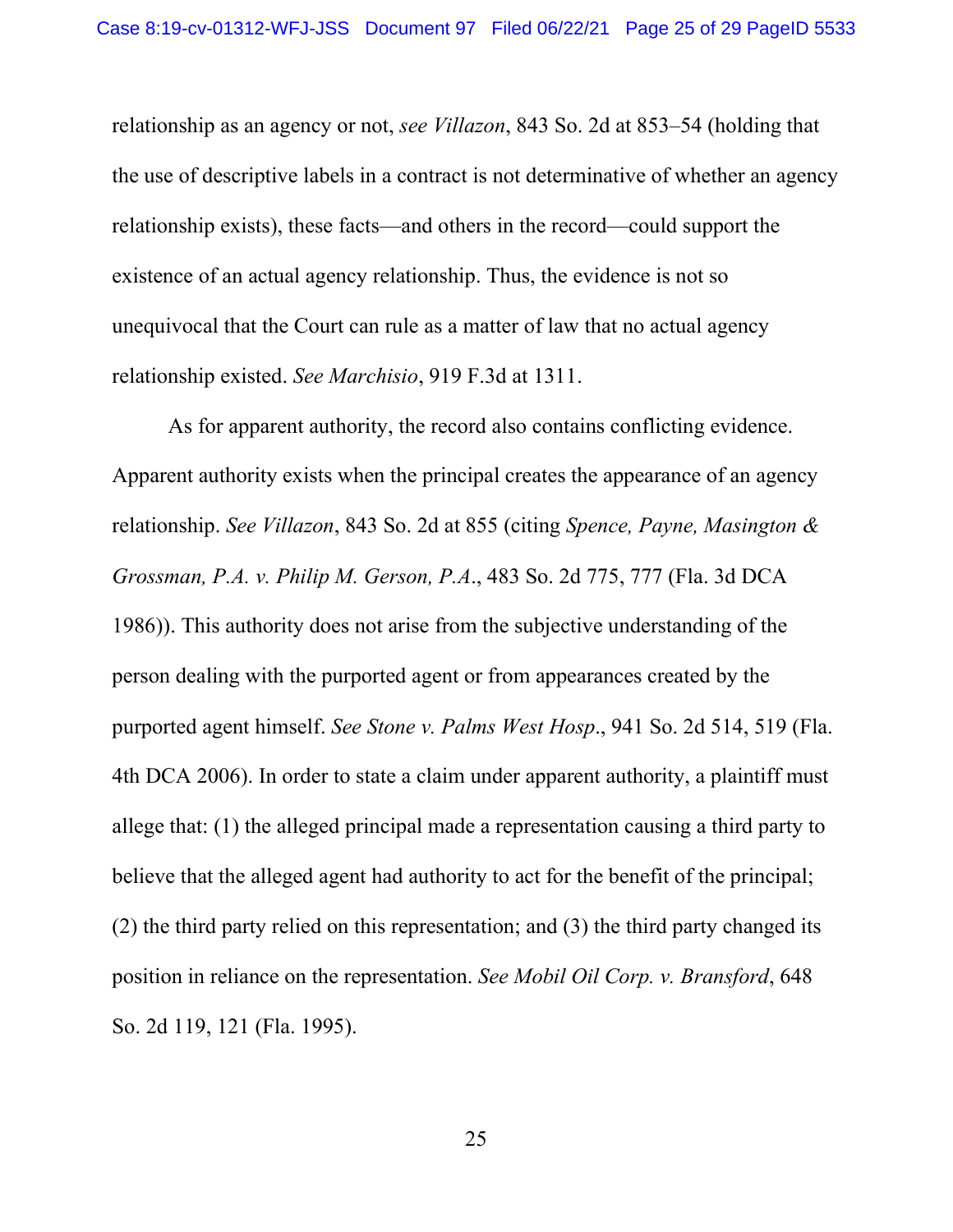Here, Plaintiff Rafer bases her apparent agency argument on the voicemail

Ms. Hiles left on May 8, 2019, which partially stated:

Hey, Chloe. This is Allison Hiles. I'm the owner of Anytime Fitness in Oakhurst. And I understand that your account has gone to collections . . . We do a 70-percent buyout, and since that did not happen and you are over 90 days past due on your account, unfortunately it was sent to collections. And since it is in collections, at this point, there is nothing I can do on my end. And I know that it's not nice to deal with them, but unfortunately, you're going to have to settle your account with the collection agency.

Dkt. 86, Ex. C at 60–61. A jury will have to determine whether the language in this voicemail reasonably led Plaintiff to believe Internal Credit had authority to act on behalf of Triumph Fit. A jury will also have to determine whether Plaintiff actually relied on this representation and whether this reliance caused her to change her position detrimentally. These facts-specific determinations are ineligible for summary judgment.

Finally, assuming an agency relationship exists, there is also a question of whether Internal Credit acted within the course and scope of the agency when allegedly violating the FCCPA. A principal may be vicariously liable for an agent's acts if the agent performed those acts within the course and scope of the agency relationship. *See Roessler v. Novak*, 858 So. 2d 1158, 1161 (Fla. 2d DCA 2003). The scope of an agency relationship is generally a question of fact to be resolved by the factfinder. *See Mendez*, 203 So. 3d at 150; *see also Jaar v. Univ. of Miami*, 474 So. 2d 239, 242 (Fla. 3d DCA 1985). Here, the Service Agreement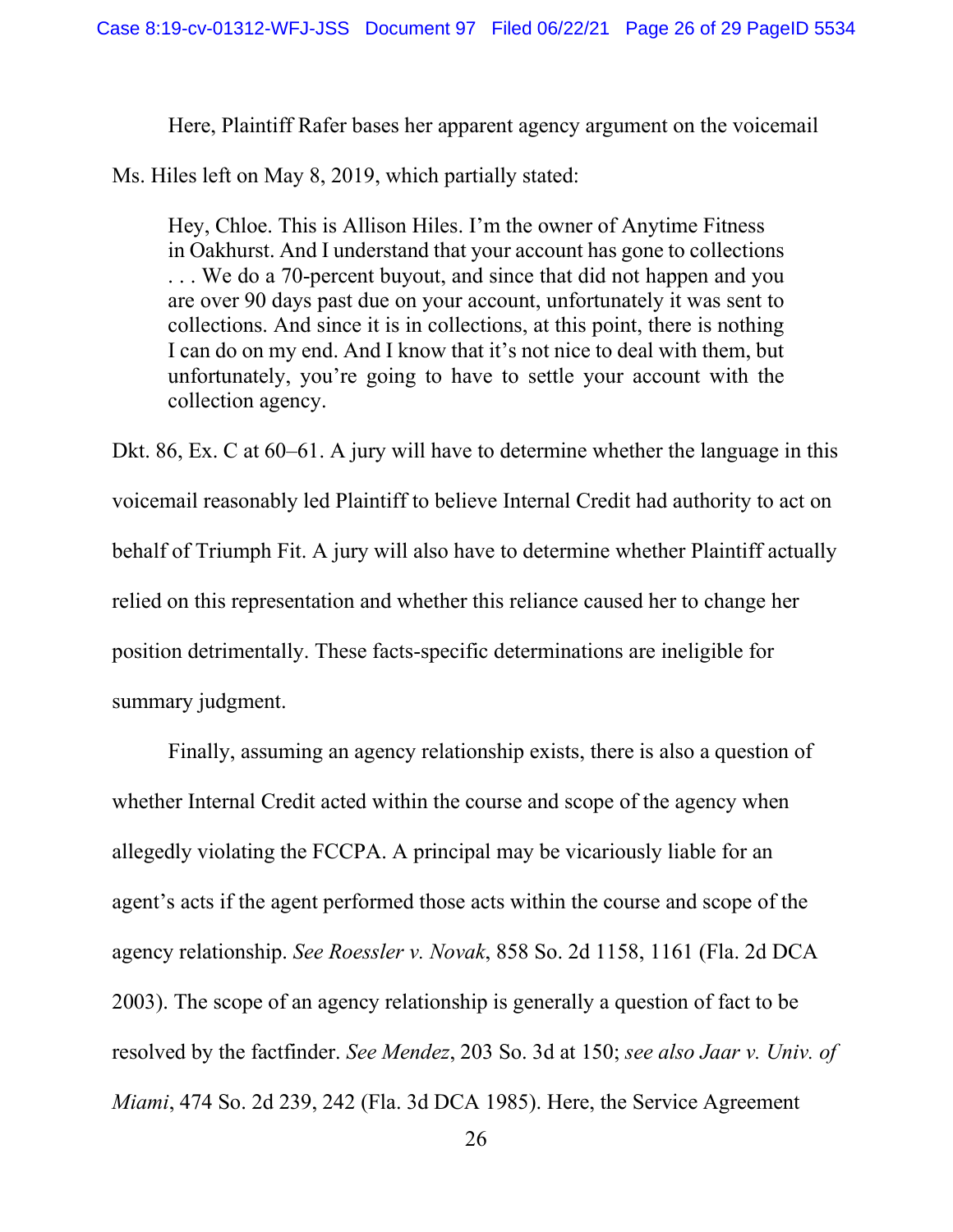says Internal Credit can "take whatever proper steps necessary to motivate the

collection of [Triumph's] accounts *within the parameters of federal, state, and city* 

*laws and regulations*." Dkt. 77, Ex. V at 1 (emphasis added). A reasonable jury

may find that this provision limited the scope of Internal Credit's alleged agency so

that the alleged FCCPA violations fall outside any agency relationship.

## The Court **GRANTS IN PART** and **DENIES IN PART** Defendants'

Motions for Summary Judgment, Dkts. 74, 75, 76, and 85.

As for Count One:

- a. Defendant Internal Credit is entitled to summary judgment on Claim A for alleged violations of  $\S$  1692d(1). Plaintiff's motion for summary judgment on this claim is denied.
- b. No party is entitled to summary judgment on Claim B for alleged violations of  $\S$  1692d(2).
- c. Defendant Internal Credit is entitled to summary judgment on Claim C for alleged violations of  $\S$  1692e(2)(A). Plaintiff's motion for summary judgment on this claim is denied.
- d. Defendant Internal Credit is entitled to summary judgment on Claim D for alleged violations of  $\S$  1692e(3) pertaining to the "legal matter" language in the voicemail. However, no party is entitled to summary judgment on Claim D for alleged violations of § 1692e(3) pertaining to the phone call.

As for Count Two:

- a. Defendant Internal Credit is entitled to summary judgment on Claim A for alleged violations of  $\S$  559.72(7) pertaining to the "legal matter" language in the voicemail. However, no party is entitled to summary judgment on Claim A for alleged violations of § 559.72(7) pertaining to the phone call.
- <span id="page-26-0"></span>b. No party is entitled to summary judgment on Claim B for alleged violations of § 559.72(8).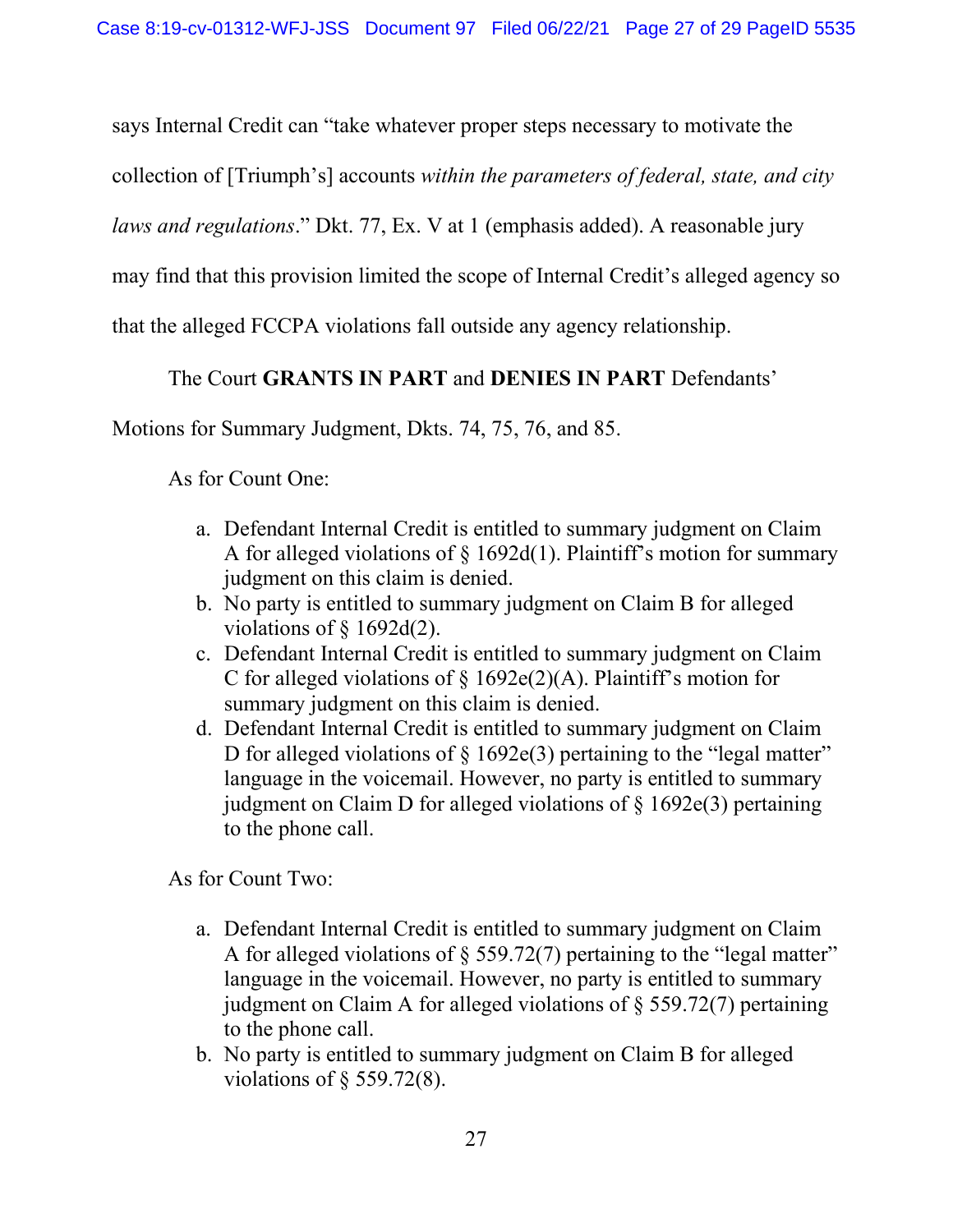- c. Defendant Internal Credit is entitled to summary judgment on Claim C for alleged violations of § 559.72(9). Plaintiff's motion for summary judgment on this claim is denied.
- d. Defendant Internal Credit is entitled to summary judgment on Claim D for alleged violations of § 559.72(9). Plaintiff's motion for summary judgment on this claim is denied.
- e. No party is entitled to summary judgment on Claim E for alleged violations of § 559.72(10).
- f. No party is entitled to summary judgment on Claim F for alleged violations of § 559.72(12).

As for Count Four:

- a. Defendant Triumph Fit is entitled to summary judgment on Claim A for alleged violations of § 559.72(7) pertaining to the "legal matter" language in the voicemail. However, no party is entitled to summary judgment on Claim A for alleged violations of § 559.72(7) pertaining to the phone call.
- b. No party is entitled to summary judgment on Claim B for alleged violations of § 559.72(8).
- c. Defendant Triumph Fit is entitled to summary judgment on Claim C for alleged violations of § 559.72(9). Plaintiff's motion for summary judgment on this claim is denied.
- d. Defendant Triumph Fit is entitled to summary judgment on Claim D for alleged violations of § 559.72(9). Plaintiff's motion for summary judgment on this claim is denied.
- e. No party is entitled to summary judgment on Claim E for alleged violations of  $\S$  559.72(10).
- f. No party is entitled to summary judgment on Claim F for alleged violations of § 559.72(12).

**DONE AND ORDERED** at Tampa, Florida, on June 22, 2021.

*/s/ William F. Jung*  **WILLIAM F. JUNG UNITED STATES DISTRICT JUDGE**

# **COPIES FURNISHED TO:**